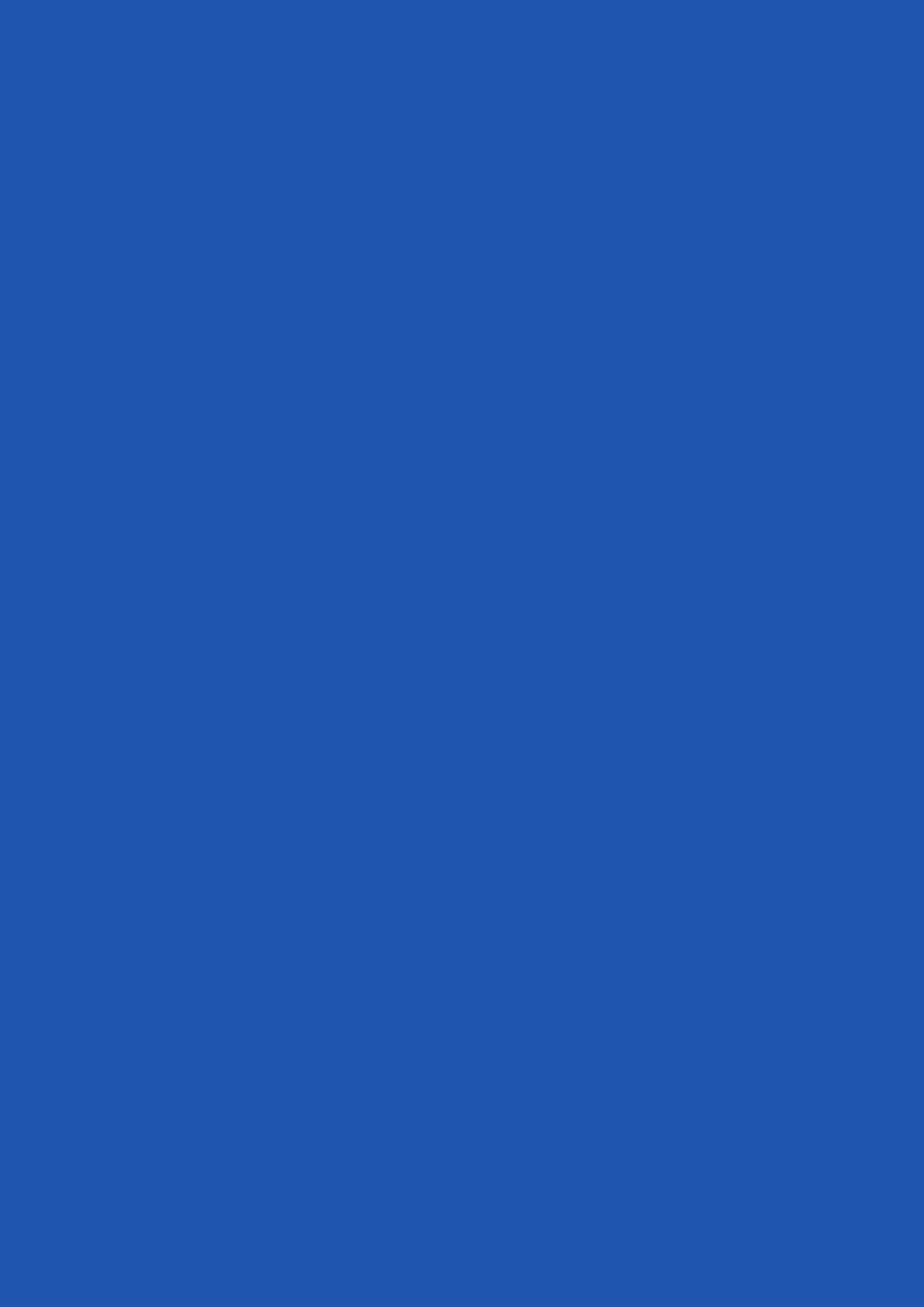# **Contents**

| <b>About SKIP</b>                                                                            | 4  |  |  |
|----------------------------------------------------------------------------------------------|----|--|--|
| Notes on information contained in this document                                              |    |  |  |
| 1. Risk to children from Covid-19                                                            | 5  |  |  |
| 1.1 Children are at low risk from Covid-19, including variants                               | 5  |  |  |
| 1.2 Key statistics                                                                           | 5  |  |  |
| Survival rate - Australia & worldwide                                                        | 5  |  |  |
| <b>Hospitalisation rates</b>                                                                 | 6  |  |  |
| Leading causes of death in children, including influenza - comparison with Covid-19          | 7  |  |  |
| 2. Mask wearing in children                                                                  | 8  |  |  |
| 2.1 Do masks reduce transmission of viral pathogens?                                         | 8  |  |  |
| 2.2 Effectiveness of masks for children                                                      | 8  |  |  |
| 2.3 Risks of mask wearing and the question of proportionality                                | 9  |  |  |
| 2.4 Government health advice & infection control expert group (ICEG) and WHO recommendations | 10 |  |  |
| 2.5 Education code of conduct and ethics                                                     | 10 |  |  |
| 3. Vaccinating children                                                                      | 11 |  |  |
| 3.1 Why children don't need Covid vaccines                                                   | H  |  |  |
| 3.2 Safety                                                                                   | 13 |  |  |
| 3.3 Consent and the Gillick competence / mature minor                                        | 13 |  |  |
| 3.4 Ethical conduct in clinical trials - human research ethics committees in schools?        | 14 |  |  |
| 3.5 Adverse events in young people - is the school staff trained to identify them?           | 14 |  |  |
| 3.6 Countries that banned mRNA (Moderna) vaccine for children                                | 17 |  |  |
| 4. Lockdowns, school closure and segregation                                                 | 18 |  |  |
| 4.1 Mental health                                                                            | 18 |  |  |
| 4.2 School closure and issues with remote learning                                           | 19 |  |  |
| 4.3 Playgrounds and their closure                                                            | 20 |  |  |
| 4.4 Educational outcomes                                                                     | 20 |  |  |
| 4.5 Vulnerable children                                                                      | 21 |  |  |
| <b>Table of figures</b>                                                                      | 23 |  |  |
| <b>Questions to the Principal</b>                                                            | 25 |  |  |
| <b>Disclaimers</b>                                                                           | 26 |  |  |

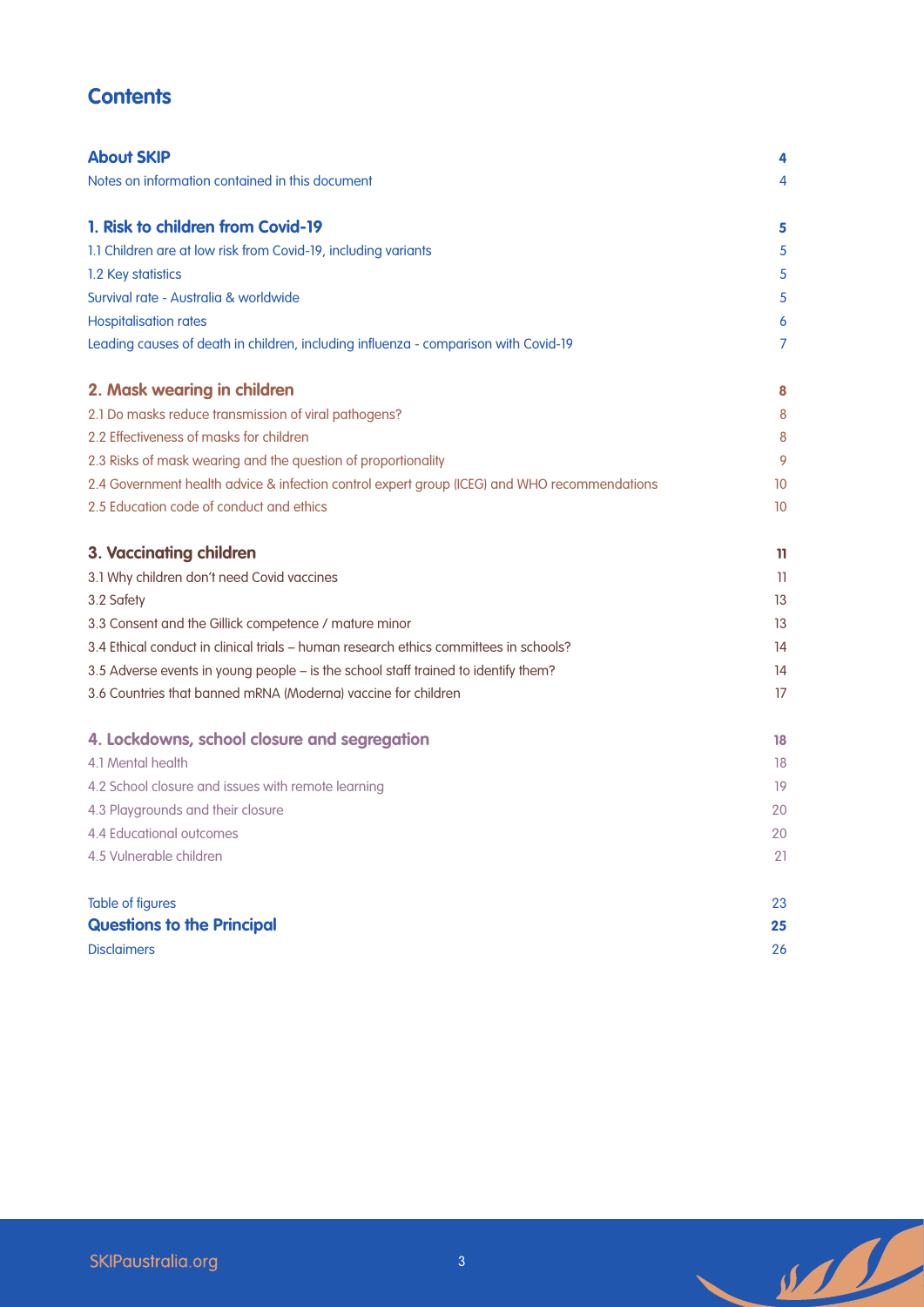# **About SKIP**

Safe Kids Informed Parents (SKIP) is an association incorporated in Victoria to give a voice to concerned parents, family and community members, as well as carers about the impact on children of the Victorian Government's various pandemic measures, including lockdowns, school closures, masking and vaccination of children.

## **Purpose of this document**

This document has been compiled in good faith by SKIP to consolidate available information and resources relating to the Government's pandemic measures and their impacts on children. There is so much confusing and conflicting information out there, and censoring of information, that it is difficult for parents and carers to know where to start when it comes to deciding what is right for their child.

The purpose of this document is to give parents and carers a starting point for their own investigations and discussions with their children's schools and health professionals. It is not intended to be conclusive. Every effort has been made to ensure the accuracy and clarity of information contained herein but as information changes rapidly on these subjects, readers are encouraged to verify information and use their own discretion.

Most of the information in this document is provided in the form of quotations direct from the references sources. We have attempted to refer to source materials as much as possible and limit our own interpretation or commentary. However, where some explanation or commentary is included to provide context, these observations are the opinion of SKIP and not intended to constitute legal, medical or other advice. We are not qualified to provide advice in this respect. We welcome all feedback and discussion on any of the matters raised in this document, in the spirit of debating, researching, investigating, remaining openminded and critically deciding what is in the best interests of our future generation.

Some quotes include a bold emphasis which remains the edit of the original author.

Large quotes will be indented.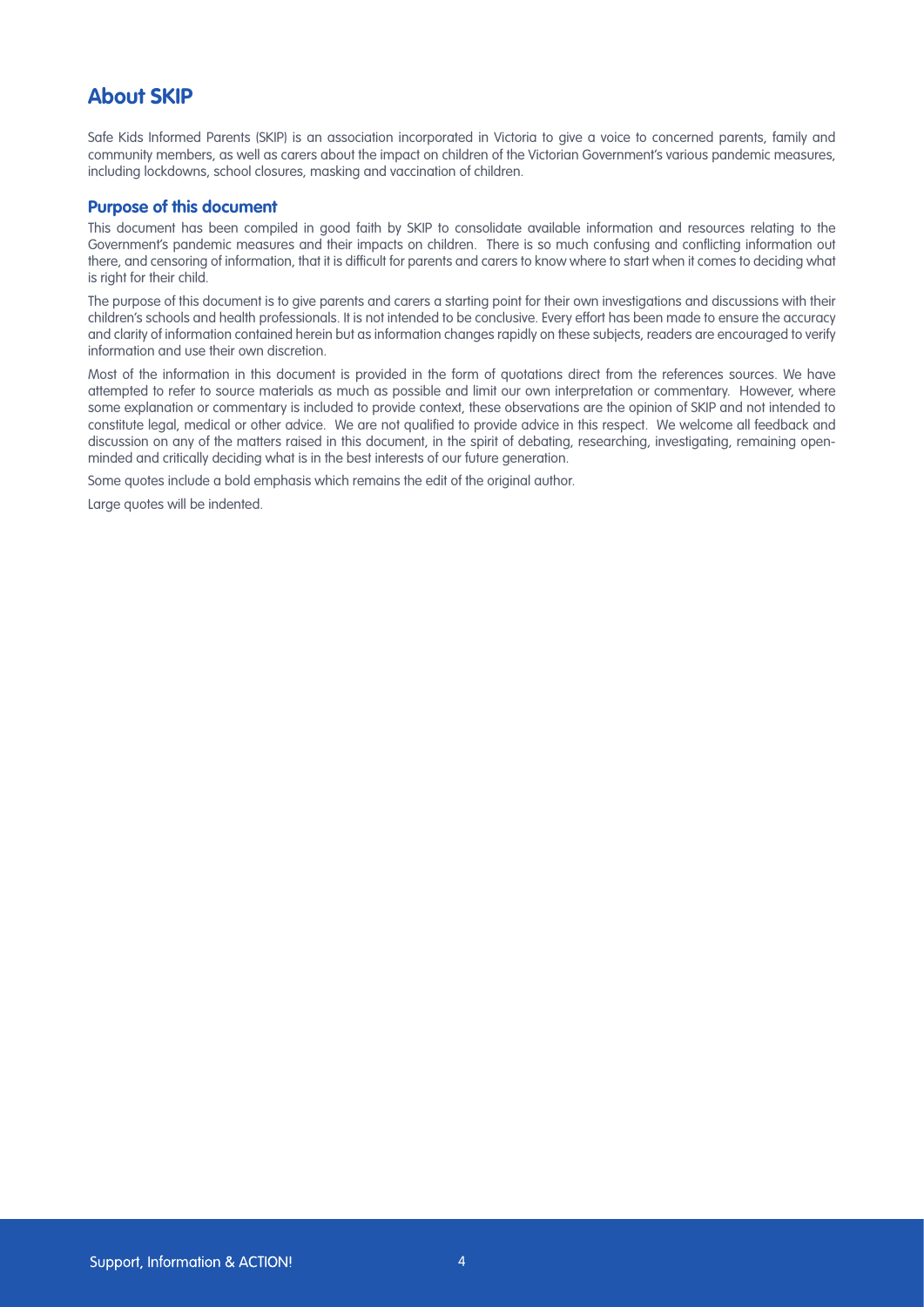# **1. Children are at low risk from Covid19, including variants**

# **1.1 CHILDREN ARE AT LOW RISK FROM COVID19**

An open letter1 signed by 63 U.K. doctors states that "healthy children are at almost no risk from COVID-19, with risk of death as low as 1 in 2.5 million. No previously healthy child under the age of 15 died during the pandemic in the U.K. and admissions to hospital or intensive care are exceedingly rare with most children having no or very mild symptoms."<sup>2</sup>

The letter highlights that **"we must not be the generation of adults that, through unnecessary haste and fear, risks the health of children…** We conclude that it is irresponsible, unethical and indeed, unnecessary, to include children under 18 years in the national COVID-19 vaccine rollout. Clinical trials in children also pose huge ethical dilemmas, in light of the lack of potential benefit to trial participants and the unknown risks. The end of the current Phase 3 trials should be awaited as well as several years of safety data in adults, to rule out, or quantify, all potential adverse effects."3

The April 2021 Post-acute COVID-19 outcomes in children with mild and asymptomatic disease study analysed the illness trajectory of 171 children in a dedicated COVID-19 follow-up clinic at the Royal Children's Hospital in Melbourne. The study found:

"Most children had mild disease (100 [58%]) or were asymptomatic (61 [36%]), and (nine [5%]) children had moderate disease. The few hospital admissions (14 [8%] children) were generally brief and were for observation or fluid rehydration."4

The September 2021 COVID-19 Delta variant in schools and early childhood education and care services in NSW, Australia report indicates that "most children diagnosed with COVID-19 during the current outbreak, including those who caught the infection in educational settings, experienced mild or no symptoms, with only 2% requiring hospitalisation." 5

The Medrxiv study<sup>6</sup> of December 2021, *Comparison of outcomes from COVID infection in paediatric and adult patients before* and after the emergence of Omicron, shows "First time SARS-CoV-2 infections occurring at a time when the Omicron variant was rapidly spreading were associated with significantly less severe outcomes than first-time infections when the Delta variant predominated."7

The researchers report "In children under 5 years old, the overall risks of ED visits and hospitalization in the Emergent Omicron cohort were 3.89% and 0.96% respectively, significantly lower than 21.01% and 2.65% in the matched Delta cohort …. Similar trends were observed for other paediatric age groups (5-11, 12-17 years), adults (18-64 years) and older adults (≥ 65 years)."8 Burgess, writing in The Times, notes

"The average age of those who have died from coronavirus in England and Wales since the start of the pandemic is 82.4 years old."9

# **1.2 KEY STATISTICS**

## **Survival rate - Australia & Worldwide**

In Australia, as of 2 January 2022, the Department of Health records 97,557 cases of COVID-19 infected children aged 0-19, from the start of the pandemic, with 3 deaths in the same age bracket, resulting in a survival rate of 99.997%.<sup>10</sup> These statistics, found on the Department of Health website, do not provide further information about associated comorbidities.

The July 2020 Australian Government Department of Health COVID-19 fact sheet states that incidence in children is low and qualifies that a rise in the rates of cases for the age group, was due to increases in testing rather than a shift in incidence rates: "In Australia, the number of cases of COVID-19 in children is low. Only 4.5% of cases have been in school aged children (between five and 17 years). This figure was 2.2% in early June, 2020. The increase is mostly because of more testing..."<sup>11</sup>, further

<sup>1</sup> COVID-19 child vaccination: safety and ethical concerns, (May 20, 2021). Hart Group. Retrieved January 10, 2022 from https://www.hartgroup. org/open-letter-child-vaccination/

<sup>2</sup> Ibid

<sup>3</sup> Ibid

<sup>4</sup> Say, D., Crawford, N., McNab, S., Wurzel, D., Steer, A., Tosif, S. (April 20, 2021). Post-acute COVID-19 outcomes in children with mild and asymptomatic disease. The Lancet. Retrieved January 10, 2022 from https://www.thelancet.com/journals/lanchi/article/PIIS2352-4642(21)00124-3/ fulltext

<sup>5</sup> COVID-19 Delta variant in schools and early childhood education and care services in NSW, Australia, (September 8, 2021). National Centre for Immunisation Research and Surveillance. Retrieved January 10, 2022 from https://www.ncirs.org.au/covid-19-delta-variant-schools-and-earlychildhood-education-and-care-services-nsw-australia-16

<sup>6</sup> Wang, L, Berger, NA., Kaelber, DC., Davis, PB., Volkow, ND., Xu, R., (January 2, 2022) Comparison of outcomes from COVID infection in paediatric and adult patients before and after the emergence of Omicron. Medrxiv. Retrieved January 10, 2022 from https://www.medrxiv.org/content /10.1101/2021.12.30.21268495v1

<sup>7</sup> Ibid

<sup>8</sup> Ibid

<sup>9</sup> Burgess, K., Average age of coronavirus fatalities is 82. (October 10, 2020). The Times. Retrieved January 10, 2022 from https://www.thetimes. co.uk/article/average-age-of-coronavirus-fatalities-is-82-pcwqrzdzz

<sup>10</sup> Coronavirus (COVID-19) Case Numbers and Statistics, (January 2, 2022). Australian Government Health Department. Retrieved January 2, 2022 from https://www.health.gov.au/health-alerts/covid-19/case-numbers-and-statistics

<sup>11</sup> Factsheet COVID-19 and Children, (July 20, 2020). Australian Government Health Department. Retrieved January 10, 2022 from https://www. health.gov.au/sites/default/files/documents/2020/07/coronavirus-covid-19-and-children\_0.pdf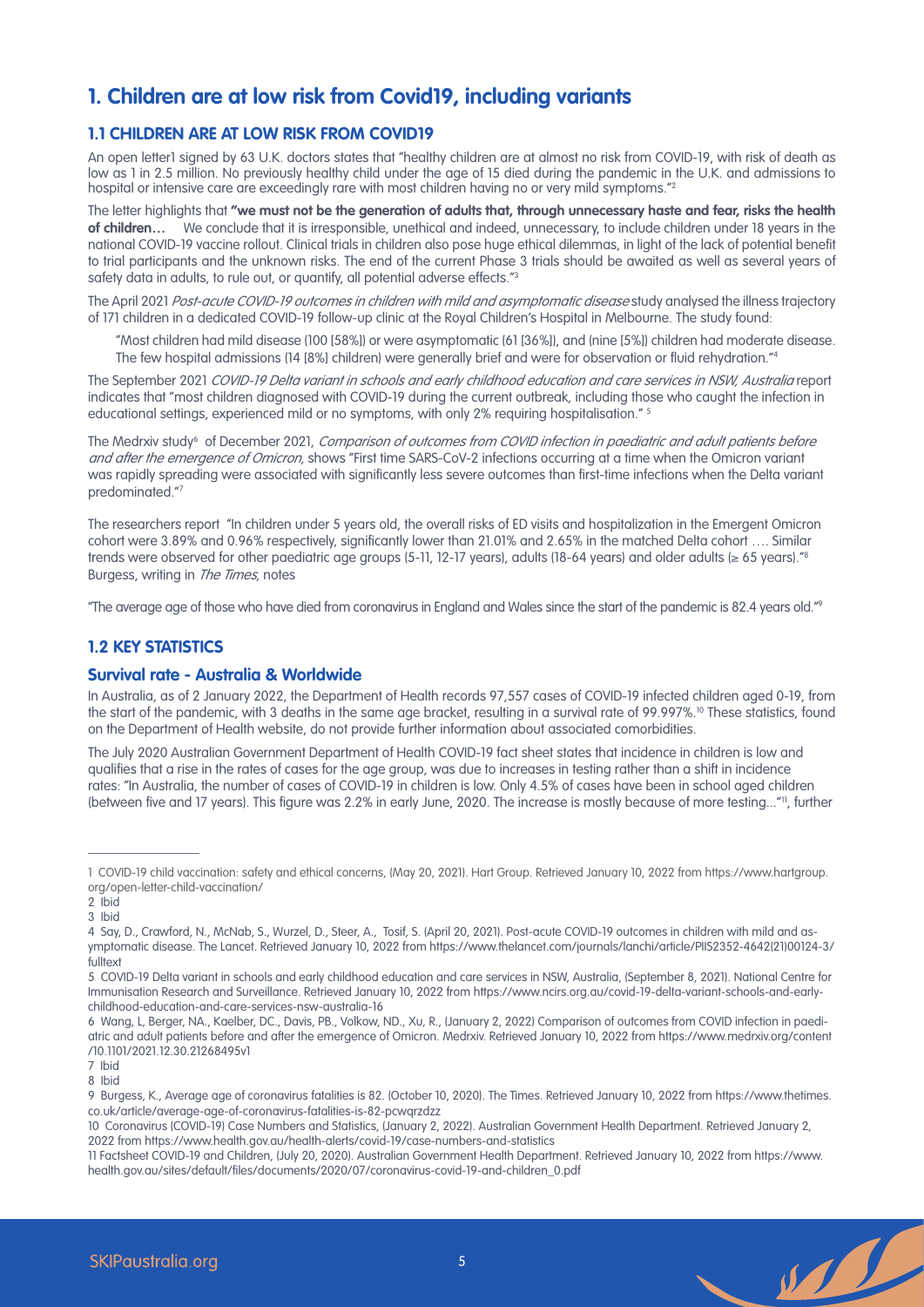stating "The virus can infect children, however they are less likely to have symptoms. Their symptoms are milder and they are less likely to develop severe illness."12

A German study13, where 10.8% of child population (<18 years old) tested positive for SARS-CoV-2 virus, from the beginning of the pandemic and until May 2021, shows:

- no deaths with Covid19 for children <11 years old
- 99.999% survival rate for children <18 years old

The United Kingdom Office for National Statistics (ONS),<sup>14</sup> reports the following Covid-19 deaths in 5-year age groups for the period 2 January 2021 to 13 August 2021:

| $0 - 1$ yrs   | 2 deaths  |
|---------------|-----------|
| $1 - 4$ yrs   | 0 deaths  |
| $5 - 9$ yrs   | 3 deaths  |
| $10 - 14$ yrs | 5 deaths  |
| $15 - 19$ yrs | 16 deaths |

From approximately 14 million children and young people in the U.K. a total of 26 deaths were recorded as 'Covid-19' over this 7-month period, with no data available to indicate comorbidity or other reasons for hospital admission. Covid-19 deaths are defined as "deaths due to and involving COVID-19".15

#### **Hospitalisation rates**

A nation-wide German study<sup>16</sup> on hospitalisation of children with Covid19 published in November 2021 concluded that "the SARS-CoV-2-associated burden of a severe disease course or death in children and adolescents is low. This seems particularly the case for 5-11-year-old children without comorbidities."17

The study analysed data from 10.8% of Germany's child population (<18 years old), who tested positive for the SARS-CoV-2 virus from the start of the pandemic until May 2021.

The study found following overall rates, including both children with and without comorbidities:

- hospitalisation rate was 35.9 per 10,000 children
- hospitalisation rate for children who required therapeutic intervention was 6.5 per 10,000<br>• ICLI admission rate was 1.7 per 10,000
- ICU admission rate was 1.7 per 10,000
- case fatality was 0.09 per 10,000

Children without comorbidities were found to be significantly less likely to suffer from a severe or fatal disease course, as follows:

- hospitalisation rate for children who required therapeutic intervention was 5.1 per 10,000
- ICU admission rate of 0.8 per 10,000
- case fatality was 0.03 per 10,000
- no deaths reported in children  $\geq$  11 years of age

Similarly, data reported by United Kingdom government health bodies concludes:

"Deaths in children and young people (CYP) following SARS-CoV-2 infection are rare. Quantifying the risk of mortality is challenging because of high relative prevalence of asymptomatic and non-specific disease manifestations. Therefore, it is important to differentiate between CYP who have died of SARS-CoV-2 and those who have died of an alternative disease process but coincidentally tested positive."18

Furthermore, the researchers state "SARS-CoV-2 is very rarely fatal in CYP, even among those with underlying comorbidities."19

A systematic review of 81 studies across a number of research databases published in Medrxiv 20 echoes the above findings. Researchers found the vulnerable cohort to be: "... those with cardiac or neurological conditions, or 2 or more comorbid

<sup>12</sup> Ibid

<sup>13</sup> Sorg, A.I., Hufnagel, M., Doenhardt, M., Diffloth N., Schroten H., Kries, R v., Berner R., Armann, J., (November 30, 2021) Risk of Hospitalization, severe disease, and mortality due to COVID-19 and PIMS-TS in children with SARS-CoV-2 infection in Germany. MedRxiv. Retrieved January 10, 2022 from https://doi.org/10.1101/2021.11.30.21267048

<sup>14</sup> COVID-19 Cases in Children, (September 2, 2021). Office for National Statistics. Retrieved January 10, 2022 from https://www.ons.gov.uk/ aboutus/transparencyandgovernance/freedomofinformationfoi/covid19casesinchildren

<sup>15</sup> Ibid

<sup>16</sup> Sorg, A.I. et al. op.cit. p6.

<sup>17</sup> Ibid

<sup>18</sup> Smith, C., Odd, D., Harwood, R., Ward, J., Linney, M., Clark, M., Hargreaves, D., Ladhani, S., Draper, E., Davis, P., Kenny, S., Whittaker, E., Luyt, K., Viner, R., Fraser, L. (July 7, 2021). Deaths in Children and Young People in England following SARS-CoV-2 infection during the first pandemic year; a national study using linked mandatory child death reporting data. Retrieved January 10, 2022 from https://www.researchsquare.com/ article/rs-689684/v1

<sup>19</sup> Ibid

<sup>20</sup> Harwood, R., Yan, H., Talawila Da Camara, N., Smith, C., Ward, J., Tudur-Smith, C., Linney, M., Clark, M., Whittaker, E., Saatci, D., Davis, PJ., Luyt, K., Draper, ES., Kenny, S., Fraser, L.K., Viner, R.M. (July 8, 2021) Which children and young people are at higher risk of severe disease and death after SARS-CoV-2 infection: a systematic review and individual patient meta-analysis. Medrxiv. Retrieved January 10, 2022 from https://www.medrxiv.org/ content/10.1101/2021.06.30.21259763v1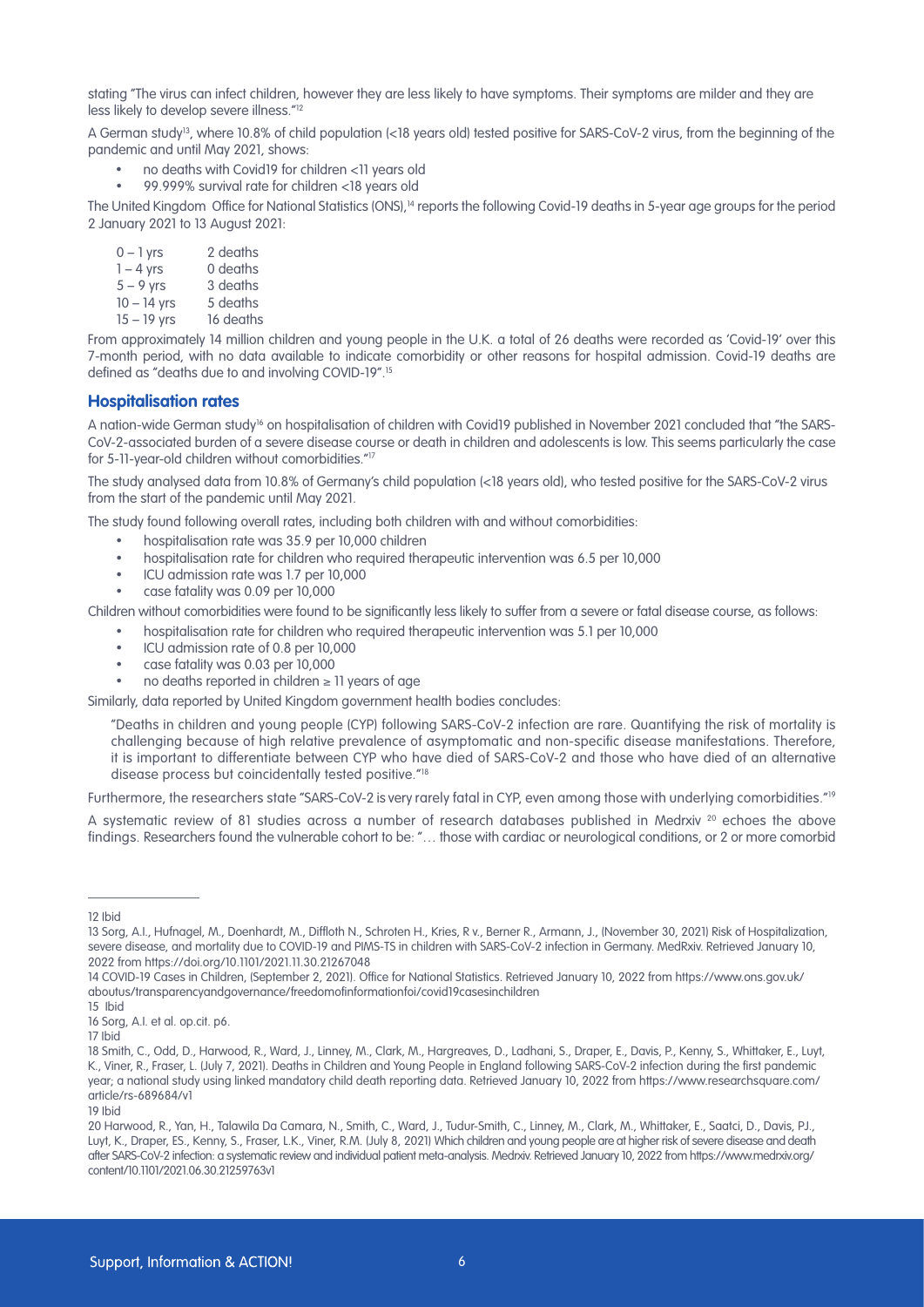conditions, and those who are obese."<sup>21</sup> However, "the absolute increase in risk for most comorbidities was small compared to children without underlying conditions."22 Hence, even for vulnerable children, the risk of a serious outcome from infection with SARS-CoV-2 was statistically very small.

The researchers concluded that "SARS-CoV-2 infection in children and young people (CYP) infrequently results in hospital admission and very rarely causes severe disease."23

#### **Leading causes of death in children, including influenza - contextualized with Covid19**

In 2020, Bhopal, Bagaria and Bhopal's investigation<sup>24</sup> Children's mortality from COVID-19 compared with all-deaths and other relevant causes of death: epidemiological information for decision-making by parents, teachers, clinicians and policymaker analysed "age-specific data for seven countries showing population, estimated deaths from all and specific causes for three months, compared with COVID-19 cases and deaths from the beginning of the COVID-19 pandemic to 8–19 May 2020."25

The research states:

"For this time period, in these seven countries combined, 44 COVID-19 deaths were reported in 42,846 confirmed cases (this latter number is likely to be a massive underestimate; data were not available for France) in those aged 0–19 years (0–14 in USA). This compares with 13,200 estimated deaths from all-causes, including 1056 from unintentional injury, and 308 from lower respiratory tract infection (107 from influenza). The situation in each country was almost identical, and in accordance with early data from China i.e. COVID rarely kills children, even compared with influenza, against which many children are already vaccinated. Our data show that for mortality COVID-19 is similar to flu, or less severe, in children whilst being the opposite in adults."26

The Australian Bureau of Statistics Causes of Death report27 for 2020 shows:

| RANKING BY LEADING CAUSE OF DEATH |                | <b>MEDIAN AGE OF DEATH</b> |      |  |
|-----------------------------------|----------------|----------------------------|------|--|
| Suicide                           | $\overline{5}$ | <b>Suicide</b>             | 43.5 |  |
| Influenza & Pneumonia             |                | Influenza & Pneumonia      | 88.8 |  |
| $Covid-19$                        | 38             | Covid-19                   | 86.9 |  |

25 Ibid



<sup>21</sup> Ibid

<sup>22</sup> Ibid

<sup>23</sup> Ibid

<sup>24</sup> Bhopal, S., Bagaria, J., Bhopal, R., (2020). Children's mortality from COVID-19 compared with all-deaths and other relevant causes of death: epidemiological information for decision-making by parents, teachers, clinicians and policymakers. Public Health, Volume 185. Retrieved January 10, 2022 from https://doi.org/10.1016/j.puhe.2020.05.047

<sup>27</sup> Causes of Death, Australia (September 29, 2021). Australian Bureau of Statistics. Retrieved 10 January, 2022 from https://www.abs.gov.au/ statistics/health/causes-death/causes-death-australia/latest-release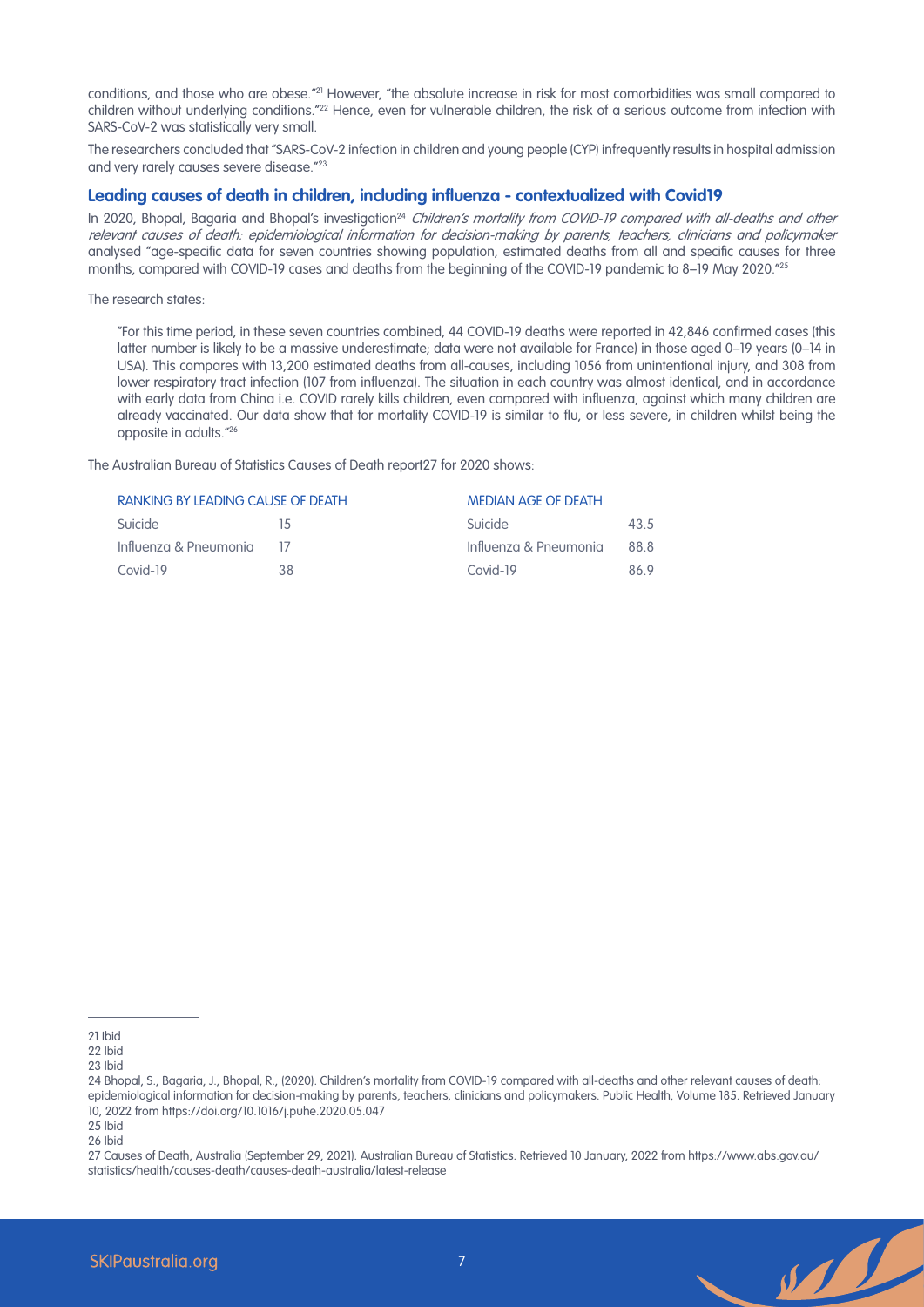# **2. Mask wearing in children**

## **2.1 DO MASKS REDUCE TRANSMISSION OF VIRAL PATHOGENS?**

The current Victorian Chief Health Officer, Brett Sutton, has supported a mask mandate, contrary to comments not supporting this paradigm made through his own 2001 research<sup>28</sup>. Sutton and Skinner, (2001)<sup>29</sup> cited the work of Leyland, (1993)<sup>30</sup>, who assessed views on masks by operating theatre staff. This showed that 20% of surgeons discarded surgical masks for endoscopic work. More than half did not wear the mask as recommended by the Medical Research Council. He relayed that 1 in 5 admitted that "tradition was the only reason for wearing them."31

In May 2020 the Centers for Disease Control and Prevention (CDC) published a meta-study<sup>32</sup> on face masks as a potential measure to reduce influenza virus transmission in non-healthcare settings. The study found no significant reduction of viral transmission with the use of face masks:

"In our systematic review, we identified 10 RCTs [randomised controlled trials] that reported estimates of the effectiveness of face masks in reducing laboratory-confirmed influenza virus infections in the community from literature published during 1946–July 27, 2018. In pooled analysis, we found no significant reduction in influenza transmission with the use of face masks…We did not find evidence that surgical-type face masks are effective in reducing laboratory-confirmed influenza transmission, either when worn by infected persons (source control) or by persons in the general community to reduce their susceptibility."33

In a fact sheet<sup>34</sup> published in July 2020 by the Australian Department of Health, advice on cloth masks, by admission, is given in absence of randomised controlled studies in non-healthcare settings: "There are no randomised controlled studies of cloth masks in community or household settings"35.

The fact sheet then advises that

"Mask research waned after the advent of antibiotics in the 1940s and cloth masks have been rarely used in high income countries since the development of moisture resistant surgical masks in the 1960s. However, they continued to be used widely in both healthcare and community settings in low and middle-income countries, particularly in Asia. In 2013 a review of the use of cloth masks for infection control again came to the conclusion that some cloth masks may reduce transmission of respiratory aerosols, but their efficacy is unproven in the absence of randomised control trials (RCT)."36

#### **2.2 EFFECTIVENESS OF MASKS FOR CHILDREN**

The Australian Department of Health's fact sheet, Are Cloth Face Masks Likely to Provide Protection Against COVID-19?<sup>37</sup> cites one controlled trial in a healthcare setting in Vietnam that found the viral load in the cloth masked participants was significantly higher than in controls:

"In a cluster-RCT, >1600 Vietnamese HCWs [health care workers] were randomised (by ward) to wear cloth masks (made in Vietnam, with two layers of cotton or 50/50 cotton polyester mix), single-use medical masks or no masks. Over the 4-week study period, respiratory infection rates were significantly higher in the cloth mask than the medical mask arm (ranging from 1.67 times higher for laboratory confirmed viral illness to 13 times higher for ILI [influenza-like illness]). Paradoxically, the rates of ILI in the cloth mask arm were also significantly higher than in controls. The authors suggested that moisture retention, prolonged use, reuse without washing and poor filtration of cloth masks may have resulted in increased risk of self-contamination and infection."38

The fact sheet concludes that

"There is limited, indirect, experimental evidence that certain types of cloth mask can reduce transmission of respiratory droplets, but they are significantly less efficient than surgical masks." It goes on, advising that "reusable cloth masks should be washed after each use or at least daily. Prolonged use, reuse without washing and touching or adjusting masks can lead to self-contamination and infection (of the wearer). They are increasingly less effective as they become increasingly damp."<sup>39</sup>

It also cautions the reader that "unlike those of surgical masks, the quality and effectiveness of cloth masks are not regulated in Australia."40

<sup>28</sup> Skinner, M & Sutton, Brett. (2001). Do Anaesthetists Need to Wear Surgical Masks in the Operating Theatre? A Literature Review with Evidence-Based Recommendations. Anaesthesia and intensive care, Vol. 29. No.4, 331-8.

<sup>29</sup> Ibid

<sup>30</sup> Leyland M, McCloy R., (1993), Surgical Face Masks: Protection of self or patient? Ann R College Surgeons England Vol.75:1

<sup>31</sup> Ibid

<sup>32</sup> Centers for Disease Control and Prevention (2020). Nonpharmaceutical Measures for Pandemic Influenza in Nonhealthcare Settings—Personal Protective and Environmental Measures. Retrieved January 10, 2022 from https://wwwnc.cdc.gov/eid/article/26/5/19-0994\_article 33 Ibid

<sup>34</sup> Australian Department of Health (2021). Coronavirus (COVID-19) – Are cloth face masks likely to provide protection against COVID-19? The Infection Control Expert Group (ICEG) have developed this response to questions about whether cloth face masks are likely to provide protection against COVID-19. Retrieved January 10, 2022 from https://www.health.gov.au/resources/publications/coronavirus-covid-19-are-cloth-face-masks-likely-to-provide-protection-against-covid-19 35 Ibid

<sup>36</sup> Ibid

<sup>37</sup> Ibid

<sup>38</sup> Ibid

<sup>39</sup> Ibid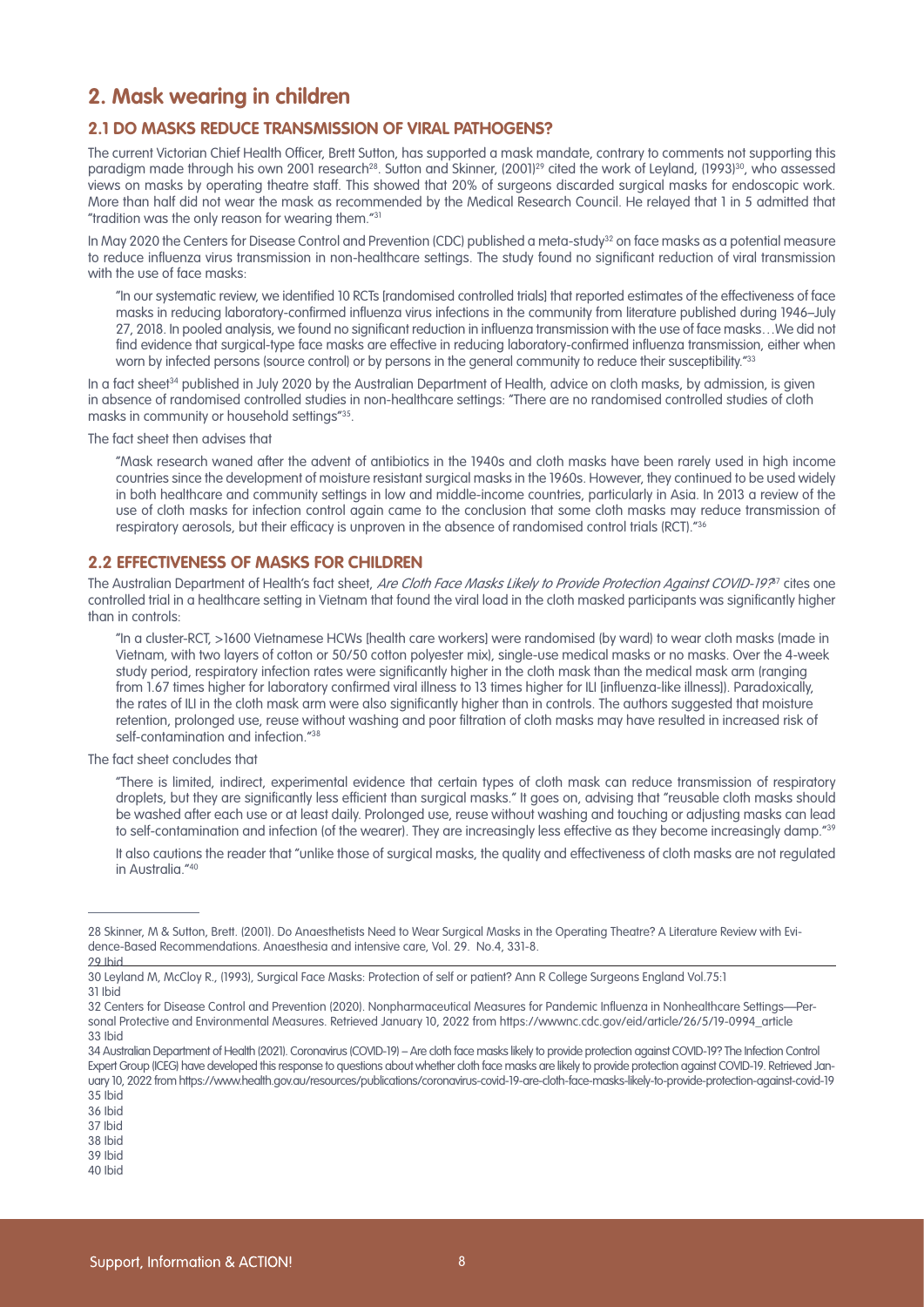In a CDC's meta-study<sup>41</sup> of 10 randomised controlled trials on surgical masks published by the CDC in 2020, the authors conclude:

"Disposable medical masks (also known as surgical masks) are loose-fitting devices that were designed to be worn by medical personnel to protect accidental contamination of patient wounds, and to protect the wearer against splashes or sprays of bodily fluids. There is limited evidence for their effectiveness in preventing influenza virus transmission either when worn by the infected person for source control or when worn by uninfected persons to reduce exposure. Our systematic review found no significant effect of face masks on transmission of laboratory-confirmed influenza."<sup>42</sup>

# **2.3 RISKS OF MASK WEARING AND THE QUESTION OF PROPORTIONALITY**

A German study,43 published in February 2021, analysed the impact of children wearing masks. The data-collection registry was open to parents, doctors and teaching staff to document their observations. "A total of 20,353 people had taken part in the survey … on a total of 25,930 children. The average reported wearing time of masks was 270 min per day. Of the respondents 68% reported that children complained about impairments caused by wearing the mask."44

Most reported side effects included:

- irritability (60%)
- headache (53%)
- difficulty concentrating (50%)
- less happiness (49%)
- reluctance to go to school/kindergarten (44%)
- malaise (42%)
- impaired learning (38%)
- drowsiness/fatigue (37%)

This world's first registry for recording the effects of wearing masks in children calls for "representative surveys, randomized controlled trials with various masks and a renewed risk-benefit assessment of mask obligation in the vulnerable group of children."45

A meta-analysis<sup>46</sup> Impact of wearing face masks in public to prevent infectious diseases on the psychosocial development in children and adolescents: a systematic review, found that "there are some indications...that children, adolescents, and their teachers in (pre)schools perceived facial expression processing as impaired due to mask wearing, which were confirmed by several experimental studies. Two studies reported psychological symptoms like anxiety and stress as well as concentration and learning problems due to wearing a mask during the COVID-19 pandemic." The authors proposed that "there is a lack of research data regarding the following outcomes: psychological development, language development, emotional development, social behaviour, school success, and participation."47

In the article Masked education? The benefits and burdens of wearing face masks in schools during the current Corona pandemic<sup>48</sup>, published by the US National Institute of Health about mask wearing in school settings, the author itemises a number of side effects of face mask use such as: headache, perioral dermatitis with rashes and redness, impaired face recognition and identification, impaired communication, and blocked emotional signalling. He urges that "at the very least, all school professionals should be aware of the detrimental effects of face masks on face recognition and identification, communication, and social-emotional interaction."49

In the HART publication, Masks - Do Benefits Outweigh the Harms?<sup>50</sup> Drs Gary Sidley and Alan Mordue, raise their concern that "no comprehensive risk assessment of potential harms has been carried out before making these demands [mandates]. Prior to imposing this requirement for masks, a full assessment should have been conducted, incorporating the following areas:

- Assessment of oxygen levels in mask wearer at the beginning and end of the day
- • Assessment of impairments to concentration and ability to learn
- Assessment of impairment to children with hearing difficulties and special educational needs

49 Ibid

W

<sup>41</sup> Centers for Disease Control and Prevention (2020). Nonpharmaceutical Measures for Pandemic Influenza in Nonhealthcare Settings—Personal Protective and Environmental Measures. Retrieved January 10, 2022 from https://wwwnc.cdc.gov/eid/article/26/5/19-0994\_article 42 Ibid

<sup>43</sup> Schwarz S, Jenetzky E, Krafft H, Maurer T, Martin D. Coronakinderstudien "Co-Ki": erste Ergebnisse eines deutschlandweiten Registers zur Mund-Nasen-Bedeckung (Maske) bei Kindern [Corona child studies "Co-Ki": first results of a Germany-wide register on mouth and nose covering (mask) in children]. Monatsschr Kinderheilkd. 2021 Feb 22:1-10. German. Retrieved January 10, 2022 from https://pubmed.ncbi.nlm.nih. gov/33642617/.

 $44$  Ibid

<sup>45</sup> Ibid

<sup>46</sup> Freiberg A, Horvath K, Hahne TM, Drössler S, Kämpf D, Spura A, Buhs B, Reibling N, De Bock F, Apfelbacher C, Seidler A. Beeinflussung der psychosozialen Entwicklung von Kindern und Jugendlichen durch das Tragen von Gesichtsmasken im öffentlichen Raum zur Prävention von Infektionskrankheiten: Ein systematischer Review [Impact of wearing face masks in public to prevent infectious diseases on the psychosocial development in children and adolescents: a systematic review]. Bundesgesundheitsblatt Gesundheitsforschung Gesundheitsschutz. 2021 Dec;64(12):1592-1602. German. Retrieved January 10, 2022 from https://pubmed.ncbi.nlm.nih.gov/34694428/ 47 Ibid

<sup>48</sup> Spitzer M. Masked education? The benefits and burdens of wearing face masks in schools during the current Corona pandemic. Trends Neurosci Educ. 2020 Sep;20:100138. doi: 10.1016/j.tine.2020.100138. Epub 2020 Aug 11. PMID: 32917303; PMCID: PMC7417296. Retrieved January 10, 2022 from https://www.ncbi.nlm.nih.gov/pmc/articles/PMC7417296/

<sup>50</sup> Sidley, G., Mordue, A., (2021). Masks – Do Benefits Outweigh the Harms? HART Group. Retrieved January 10, 2022 from https://www.hartgroup.org/masks/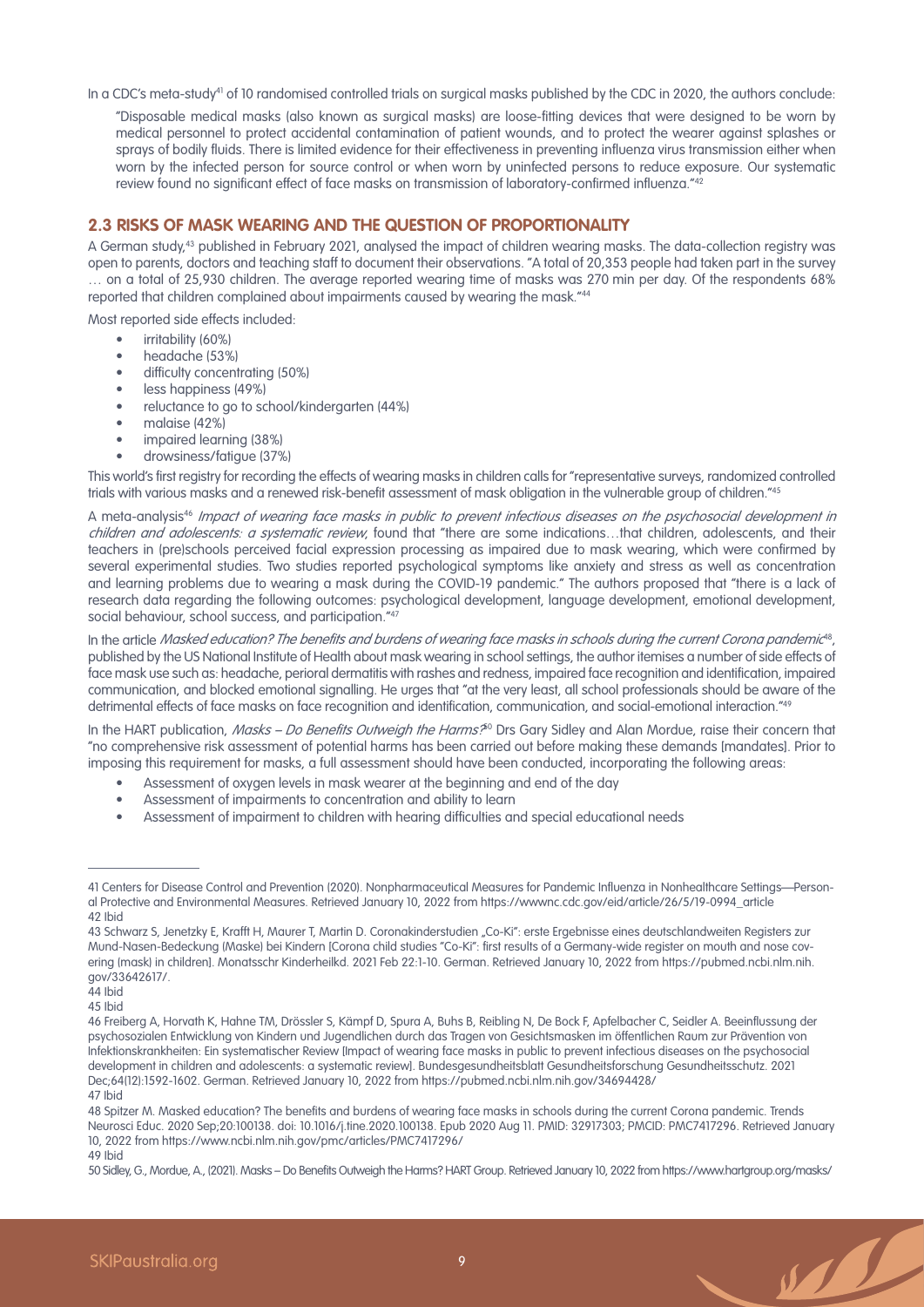- Assessment of impairment to psychological wellbeing
- Assessment of possible damages from inhalation of micro-fibres
- Assessment of potential harms of repeated use of dirty cloth masks
- Assessment of impairment to non-verbal communication"51

"Many of the potential harms may only become apparent in the long-term, thereby casting yet more doubt on the assumption that, for children, the benefits outweigh the risks."<sup>52</sup>

Sidley and Mordue raise the question of proportionality of such measures as mask wearing, given their unproven effectiveness in the spreading of flu. They conclude that "face coverings for healthy people do more harm than good. Additionally, evidence demonstrating that asymptomatic, healthy members of society are unlikely to spread the virus strengthens the conclusion that mask mandates are unnecessary."53

# **2.4 GOVERNMENT HEALTH ADVICE / INFECTION CONTROL EXPERT GROUP (ICEG) AND WHO RECOMMENDATIONS**

On the Australian Department of Health website, the Infection Control Expert Group (ICEG) advises that "when there is absent or localised COVID-19 transmission, the general use of masks in the community is not recommended, although some people choose, and are free, to do so."54

WHO and UNICEF advise that the decision to use masks for children aged 6-11 should be based on the following factors:

- "Whether there is widespread transmission in the area where the child resides
- The ability of the child to safely and appropriately use a mask
- • Access to masks, as well as laundering and replacement of masks in certain settings (such as schools and childcare services)
- Adequate adult supervision and instructions to the child on how to put on, take off and safely wear masks
- Potential impact of wearing a mask on learning and psychosocial development, in consultation with teachers, parents/ caregivers and/or medical providers
- Specific settings and interactions the child has with other people who are at high risk of developing serious illness, such as the elderly and those with other underlying health conditions"<sup>55</sup>

# **2.5 EDUCATION CODE OF CONDUCT AND ETHICS**

When managing mask mandates in schools, teachers must still adhere to the precepts set out in the Teachers' Code of Conduct:<sup>56</sup> "Teachers:

- work to create an environment that promotes respect for everyone
- model and engage in respectful and impartial language and behaviour
- protect learners from intimidation, embarrassment, humiliation and harm (...)
- respect a learner's privacy in sensitive matters such as health or family issues and only reveal confidential matters when appropriate, necessary or required by law, such as
	- if the learner has consented to the information being used in a certain way
	- to prevent or lessen a serious threat to life, health, safety or wellbeing of a person (including the learner)
	- part of an investigation into unlawful activity
	- if the disclosure is required or mandated by law
	- to prevent a crime or enforce the law
	- to manage any risk to a child or young person."57

As shown in chapter 2.3 above, mask-wearing at school could lead to physical and psychosocial harm, as well as cognitive impairment, which raises the issues:

- How are teaching staff trained to mitigate the effects of mask-wearing on students' physical, mental and emotional wellbeing while adhering to staff code of conduct?
- When other children are not wearing a mask, it is natural for their peers ask "why?". How is this being handled?
- How can teachers and principals protect children from intimidation for not wearing a mask?
- How can schools protect the privacy of children who cannot wear a mask (due to a disability or medical condition)?

55 World Health Organization. (August 21, 2020). Coronavirus disease (COVID-19): Children and masks. Retrieved January 10, 2022 from https:// www.who.int/news-room/q-a-detail/q-a-children-and-masks-related-to-covid-19

56 Victorian Institute of Teaching. (2021, May). The Victorian Teaching Profession's Code of Conduct. Retrieved January 10, 2022 from https:// www.vit.vic.edu.au/sites/default/files/media/pdf/2021-07/Document\_VIT\_Code\_of\_Conduct.pdf 57 Ibid

<sup>51</sup> Ibid

<sup>52</sup> Ibid

<sup>53</sup> Ibid

<sup>54</sup> Australian Department of Health (2021). Coronavirus (COVID-19) – Are cloth face masks likely to provide protection against COVID-19? The Infection Control Expert Group (ICEG) have developed this response to questions about whether cloth face masks are likely to provide protection against COVID-19. Retrieved January 10, 2022 from https://www.health.gov.au/resources/publications/coronavirus-covid-19-are-cloth-facemasks-likely-to-provide-protection-against-covid-19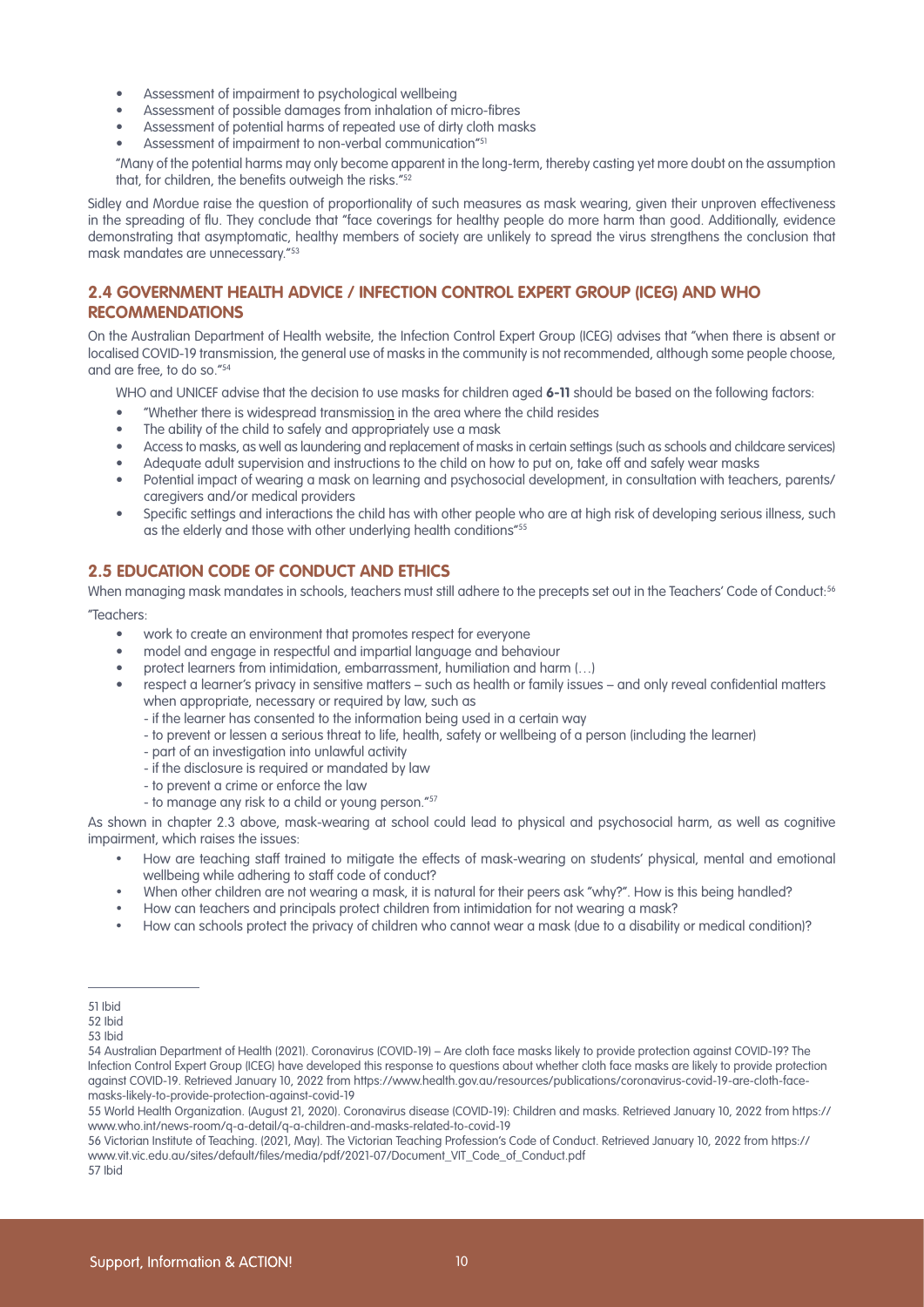# **3. Vaccinating Children**

As of January 5, 2022 World Health Organisation does not recommend Pfizer BioNTech vaccine for children under 12:

"There are currently no efficacy or safety data for children below the age of 12 years. Until such data are available, individuals below 12 years of age should not be routinely vaccinated."58

# **3.1 WHY CHILDREN DON'T NEED COVID-19 VACCINES**

## **Children are at low risk from Covid19**

The article Why Are We Vaccinating Children Against COVID-19?<sup>59</sup> published in September 2021 in the Toxicology Reports, volume 8, examines a number of issues related to COVID-19 vaccinations for children. The analysis shows that

"The bulk of the official COVID-19-attributed deaths per capita occur in the elderly with high comorbidities, and the COVID-19 attributed deaths per capita are negligible in children. The bulk of the normalized post-inoculation deaths also occur in the elderly with high comorbidities, while the normalized post-inoculation deaths are small, but not negligible, in children. Clinical trials for these inoculations were very short-term (a few months), had samples not representative of the total population, and for adolescents/children, had poor predictive power because of their small size. Further, the clinical trials did not address changes in biomarkers that could serve as early warning indicators of elevated predisposition to serious diseases. Most importantly, the clinical trials did not address long-term effects that, if serious, would be borne by children/ adolescents for potentially decades."60

The analysis presents that

"A novel best-case scenario cost-benefit analysis showed very conservatively that there are five times the number of deaths attributable to each inoculation vs those attributable to COVID-19 in the most vulnerable 65+ demographic. The risk of death from COVID-19 decreases drastically as age decreases, and the longer-term effects of the inoculations on lower age groups will increase their risk-benefit ratio, perhaps substantially."61

The article raises the question of available data justifying inoculation for children, showing that

"The most vulnerable are almost exclusively the elderly with many comorbidities. (…) What is the rush for a group at essentially zero risks? Given that the inoculations were tested only for a few months, only very short-term adverse effects could be obtained. It is questionable how well even these short-term effects obtained from the clinical trials reflect the shortterm effects from the initial mass inoculation results reported in VAERS."<sup>62</sup>

#### **Recovery**

A United Kingdom cohort study63 published in August 2021 in The Lancet, Child and Adolescent Health analyses 1,734 school-aged children who tested positive for Covid19 finding that "median illness duration was 6 days … and was positively associated with age". The study concludes "COVID-19 in children is usually of short duration with low symptom burden."64

#### **Natural Immunity versus vaccine-induced immunity**

In an article<sup>65</sup> from July 2021, Marc Girardot of PANDA shows that:

"Multiple confirming data points and experiments solidify this already robust scientific foundation: The prevalence of preexisting immunity to SARS-CoV2 found in multiple studies (Study) (Study) (Study) further validates our thinking, both for humoral immunity (Study) (Study) and cellular immunity. Many seem to have benefitted from a form of immunity even though they had never met the actual virus, nor been vaccinated. These have gained their immunity from past epidemics and make up the large contingent of asymptomatics."<sup>66</sup>

"99% of people infected with SARS-CoV-2 recover without treatment. Only 1% of SARS-CoV-2 patients, who did not receive early home-based treatment, end up hospitalised. In other words, the immune system overwhelmingly protects."<sup>67</sup>

<sup>58</sup> World Health Organisation (January 5, 2022). The Pfizer BioNTech (BNT162b2) COVID-19 vaccine: What you need to know. Retrieved January 15, 2022 from https://www.who.int/news-room/feature-stories/detail/who-can-take-the-pfizer-biontech-covid-19--vaccine

<sup>59</sup> Kostoff, R. N., Calina, D., Kanduc, D., Briggs, M. B., Vlachoyiannopoulos, P., Svistunov, A. A., Tsatsakis, A. (2021) Why are we vaccinating children against COVID-19? Toxicology Reports, Volume 8, 2021. Retrieved January 10, 2022 from https://www.sciencedirect.com/science/article/ pii/S221475002100161X

<sup>60</sup> Ibid

<sup>61</sup> Ibid

<sup>62</sup> Ibid

<sup>63</sup> Molteni, E., Sudre, C., Canas, L., Bhopal, S.S., Hughes, R.C., Antonelli, M., et al (August 3, 2021) Illness duration and symptom profile in symptomatic UK school-aged children tested for SARS-CoV-2. The Lancet. Child and Adolescent Health, Volume 5, ISSUE 10, 2021. Retrieved January 10, 2022 from https://www.thelancet.com/journals/lanchi/article/PIIS2352-4642(21)00198-X/fulltext

<sup>64</sup> Ibid

<sup>65</sup> Girardot, M. (July 10, 2021). Should people who have recovered from COVID take a vaccine? Pandata. Retrieved January 10, 2022 from https://www.pandata.org/should-covid-recovered-take-vaccine/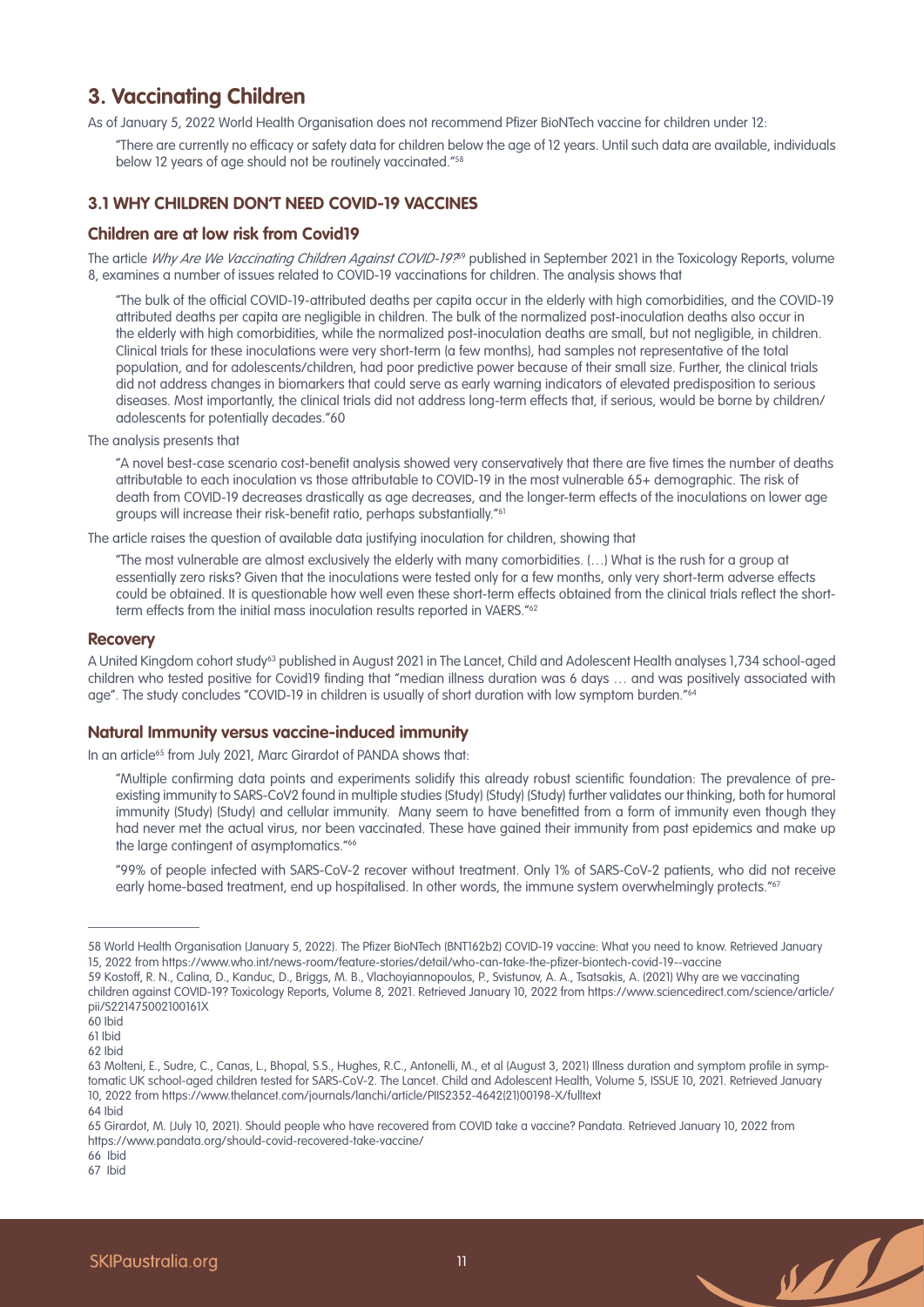#### He states that

"natural or vaccine-induced immunity is unhindered by variants, possibly more so than vaccine-induced immunity."68 "There is ample evidence that vaccinating people recovered from COVID doesn't bring any benefit. It quite possibly does the opposite, because of the risk of building tolerance to elements of the virus translating into reduced immune potency."69

And continues

"By their very nature, vaccines tinker with the sophisticated balance of one's immune system. That in itself demands respecting rigid safety protocols. Though we have made considerable progress in our understanding of immunology, we are still very far from understanding its intricacies and subtleties, especially when it comes to novel mRNA and DNA technologies. Because of the risk of anaphylactic shock, auto-immune diseases, unforeseen interactions, design flaws, deficient quality protocols, over-dosage, and so on – vaccines have traditionally been strictly regulated."70

When it comes to comparing the natural immunity with the vaccine-induced immunity, the earlier mentioned article71 published in the Toxicology Reports explains that

"The injection goes two steps further than the wild virus because 1) it contains the instructions for making the spike protein, which several experiments are showing can cause vascular and other forms of damage, and 2) it bypasses many front-line defenses of the innate immune system to enter the bloodstream directly in part. (…) The spike protein and the surrounding LNP are toxins with the potential to cause myriad short-, mid-, and long-term adverse health effects even in the absence of other contributing factors! Where and when these effects occur will depend on the biodistribution of the injected material. Pfizer's own biodistribution studies have shown the injected material can be found in myriad critical organs throughout the body, leading to the possibility of multi-organ failure. And these studies were from a single injection. Multiple injections and booster shots may have cumulative effects on organ distributions of inoculant!"72

#### **Effectiveness of COVID-19 vaccines**

A study, Effectiveness of COVID-19 vaccines against Omicron or Delta infection<sup>73</sup> published in December 2021, shows that:

"After 2 doses of COVID-19 vaccine, vaccine effectiveness against Delta infection declined steadily over time but recovered to 93% (95%CI, 92-94%) ≥7 days after receiving an mRNA vaccine for the third dose. In contrast, receipt of 2 doses of COVID-19 vaccines was not protective against Omicron. Vaccine effectiveness against Omicron was 37% (95%CI, 19-50%) ≥7 days after receiving an mRNA vaccine for the third dose."74

In Classen's study US COVID-19 Vaccines Proven to Cause More Harm than Good Based on Pivotal Clinical Trial Data Analyzed Using the Proper Scientific Endpoint, "All Cause Severe Morbidity" study<sup>75</sup>, the author reanalysed pivotal clinical trial data "using 'all cause severe morbidity', a scientific measure of health, as the primary endpoint."76

The study shows that:

"Results prove that none of the vaccines provide a health benefit and all pivotal trials show a statically significant increase in 'all cause severe morbidity' in the vaccinated group compared to the placebo group."

#### **Risk of Covid19 vaccinations**

A U.S.A. study77 published in August 2021 has found post-vaccination cardiac adverse effects rates of 162 and 94/million for boys aged 12-15 and 16-17 respectively, following second dose of vaccination. The long-term consequences of this vaccineassociated heart inflammation are not yet fully defined and should be further studied.

<sup>68</sup> Ibid

<sup>69</sup> Ibid

<sup>70</sup> Ibid

<sup>71</sup> Kostoff, R. N., Calina, D., Kanduc, D., Briggs, M. B., Vlachoyiannopoulos, P., Svistunov, A. A., Tsatsakis, A. (2021) Why are we vaccinating children against COVID-19? Toxicology Reports, Volume 8, 2021. Retrieved January 10, 2022 from https://www.sciencedirect.com/science/article/pii/S221475002100161X 72 Ibid

<sup>73</sup> Buchan, S., Chung, H., Brown, K., Austin, P., Fell, D., Gubbay, J., Nasreen, S., Schwartz, K., Sundaram, M., Tadrous, M., Wilson, K., Wilson, S.E., Kwong, J. (December 30, 2021). Effectiveness of COVID-19 vaccines against Omicron or Delta infection. medRxiv. Retrieved January 15, 2022 from https://www.medrxiv.org/content/10.1101/2021.12.30.21268565v1

<sup>74</sup> Ibid

<sup>75</sup> Classen B. (2021). US COVID-19 Vaccines Proven to Cause More Harm than Good Based on Pivotal Clinical Trial Data Analyzed Using the Proper Scientific Endpoint, "All Cause Severe Morbidity". Trends Int Med. 2021; 1(1): 1-6 Retrieved January 10, 2022 from https://www.scivisionpub.com/pdfs/ us-covid19-vaccines-proven-to-cause-more-harm-than-good-based-on-pivotal-clinical-trial-data-analyzed-using-the-proper-scientific--1811.pdf 76 Ibid

<sup>77</sup> Høeg, T.B., Krug, A., Stevenson, J., Mandrola J., (August 2021). SARS-CoV-2 mRNA Vaccination-Associated Myocarditis in Children Ages 12-17: A Stratified National Database Analysis. MedRxiv. Retrieved 10 January, 2022 from https://www.medrxiv.org/content/10.1101/2021.08.30.21262866v1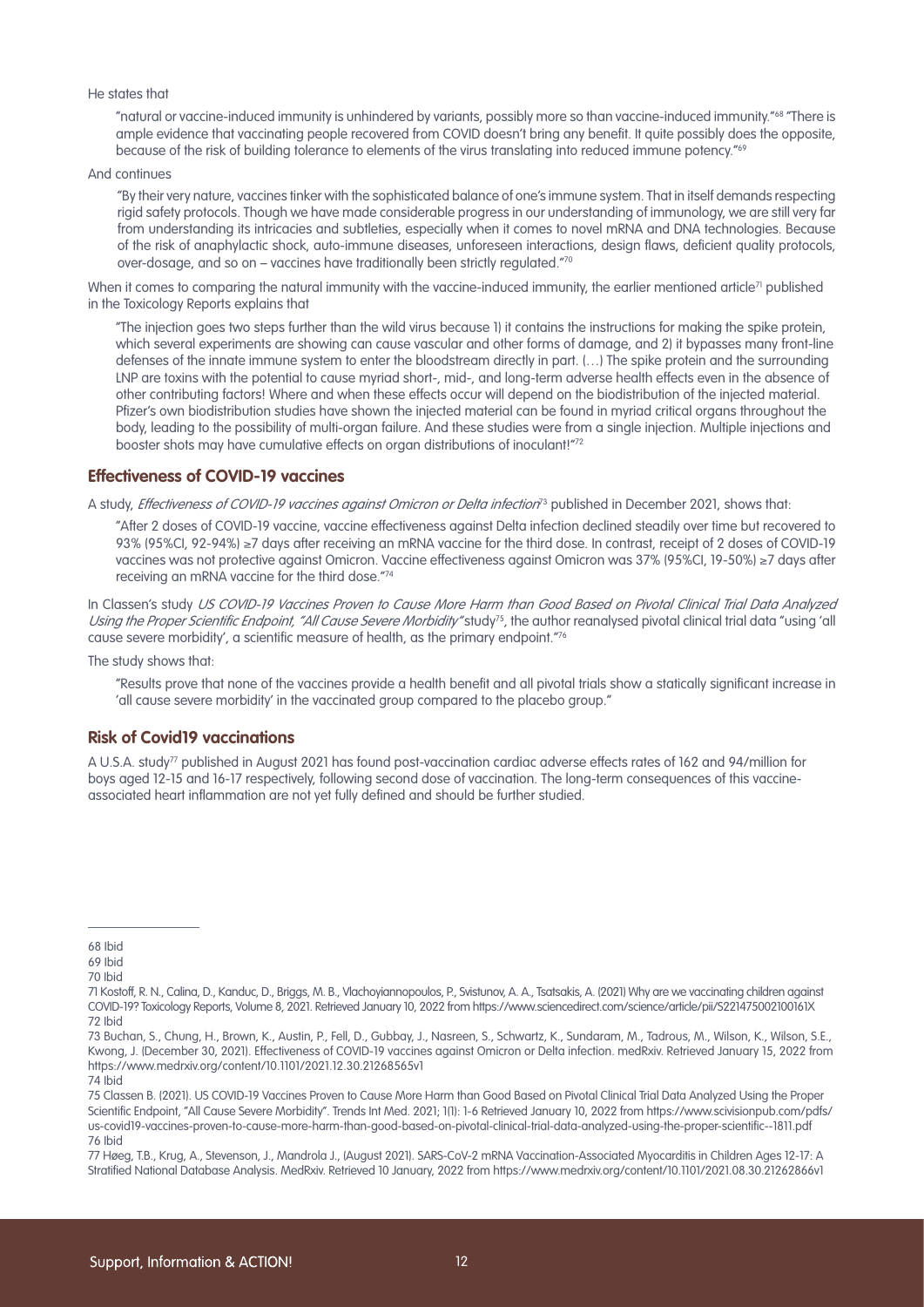# **3.2 SAFETY**

The Therapeutic Goods Administration (TGA) states that Covid19 vaccines are provisionally approved and that "Many of the largescale clinical trials that will provide evidence of safety and effectiveness are still progressing and these results will be provided to the TGA as they become available."78

Studies into the long-term safety of Covid19 vaccinations in children are not due before 2024, making the question of safety a premature one. The completion of the study on the incidence of heart inflammation in children is not due before June 2025.

In terms of safety and efficacy, TGA relies solely on the submissions from sponsors (drug companies), which raises the question of conflict of interest.

The Australian Product Information - Comirnaty Covid-19 Vaccine published on the TGA website states:

"The safety and efficacy of COMIRNATY in children aged less than 12 years of age have not yet been established."79

The Department of Health's information page<sup>80</sup> on Comirnaty (Pfizer) vaccine notes that:

"The risk in children aged 5 to 11 years is not yet known. The clinical trial in children aged 5 to 11 years did not have enough participants to assess rates of myocarditis or pericarditis following the Pfizer COVID-19 vaccine."<sup>81</sup>

In the U.S.A. the Food and Drug Administration (FDA) has ordered Pfizer in its approval letter for Comirnaty treatment to:

"conduct research to investigate the risk of inflammation in and around the heart, as voluntary reporting mechanisms are insufficient. (…) The FDA accepted Pfizer's suggested timetable for the post-approval study to evaluate incidence of heart and heart sack inflammation, which includes the submission of an interim report at the end of October 2023, a study completion date of June 30, 2025, and submission of a final report October 31, 2025."82

Classen's study $83$  also proves that :

"none of the vaccines provide a health benefit and all pivotal trials show a statically significant increase in 'all cause severe morbidity' in the vaccinated group compared to the placebo group."84

## **3.3 CONSENT AND THE GILLICK COMPETENCE / MATURE MINOR**

In the event that COVID-19 vaccinations are administered in a school setting, how will schools ensure parental consent is given?

The *Australian Immunisation Handbook*<sup>85</sup> offers auidelines in relation to consent as follows:

"For consent to be legally valid, the following elements must be present:

- 1. It must be given by a person with legal capacity, and of sufficient intellectual capacity to understand the implications of receiving a vaccine.
- 2. It must be given voluntarily in the absence of undue pressure, coercion or manipulation.
- 3. It must cover the specific procedure that is to be performed.
- 4. It can only be given after the potential risks and benefits of the relevant vaccine, the risks of not having it, and any alternative options have been explained to the person."86

The Australian Immunisation Handbook states that

"In general, a parent or legal guardian of a child has the authority to consent to that child being vaccinated. (…) The common law applies in the states and territories that do not have specific legislation relating to children's consent to medical treatment. This common-law position is often referred to as Mature Minor or Gillick competence. For certain procedures, including vaccination, a child or adolescent may be determined to be mature enough to understand the proposed procedure, and the risks and benefits associated with it. These young people may have the capacity to consent under certain circumstances. If a child or adolescent refuses a vaccination that a parent or guardian has given consent for, respect the child's or adolescent's wishes, and inform the parent or guardian."<sup>87</sup>

86 Ibid 87 Ibid

<sup>78</sup> Therapeutic Goods Administration (December 8, 2021). COVID-19 Vaccines Undergoing Evaluation. Retrieved January 10, 2022 from https:// www.tga.gov.au/covid-19-vaccines-undergoing-evaluation

<sup>79</sup> Therapeutic Goods Administration (July 2021). AUSTRALIAN PRODUCT INFORMATION – COMIRNATY™ (BNT162b2 [mRNA]) COVID-19 VACCINE. Retrieved January 10, 2022 from https://www.tga.gov.au/sites/default/files/covid-19-vaccine-pfizer-australia-comirnaty-bnt162b2-mrna-pi.pdf 80 Department of Health (January 7, 2022). Comirnaty (Pfizer). Retrieved January 10, 2022 from https://www.health.gov.au/initiatives-and-programs/covid-19-vaccines/approved-vaccines/pfizer

<sup>81</sup> Ibid

<sup>82</sup> Food and Drug Administration (August 3, 2021). Approval Letter – Comirnaty. Retrieved January 10, 2022 from https://www.fda.gov/media/151710/download 83 Classen B. (2021). US COVID-19 Vaccines Proven to Cause More Harm than Good Based on Pivotal Clinical Trial Data Analyzed Using the Proper Scientific Endpoint, "All Cause Severe Morbidity". Trends Int Med. 2021; 1(1): 1-6 Retrieved January 10, 2022 from https://www.scivisionpub.com/pdfs/ us-covid19-vaccines-proven-to-cause-more-harm-than-good-based-on-pivotal-clinical-trial-data-analyzed-using-the-proper-scientific--1811.pdf 84 Ibid

<sup>85</sup> Australian Government Department of Health. (2019). Preparing for vaccination. Retrieved January 10, 2022 from Australian Immunisation Handbook: https://immunisationhandbook.health.gov.au/vaccination-procedures/preparing-for-vaccination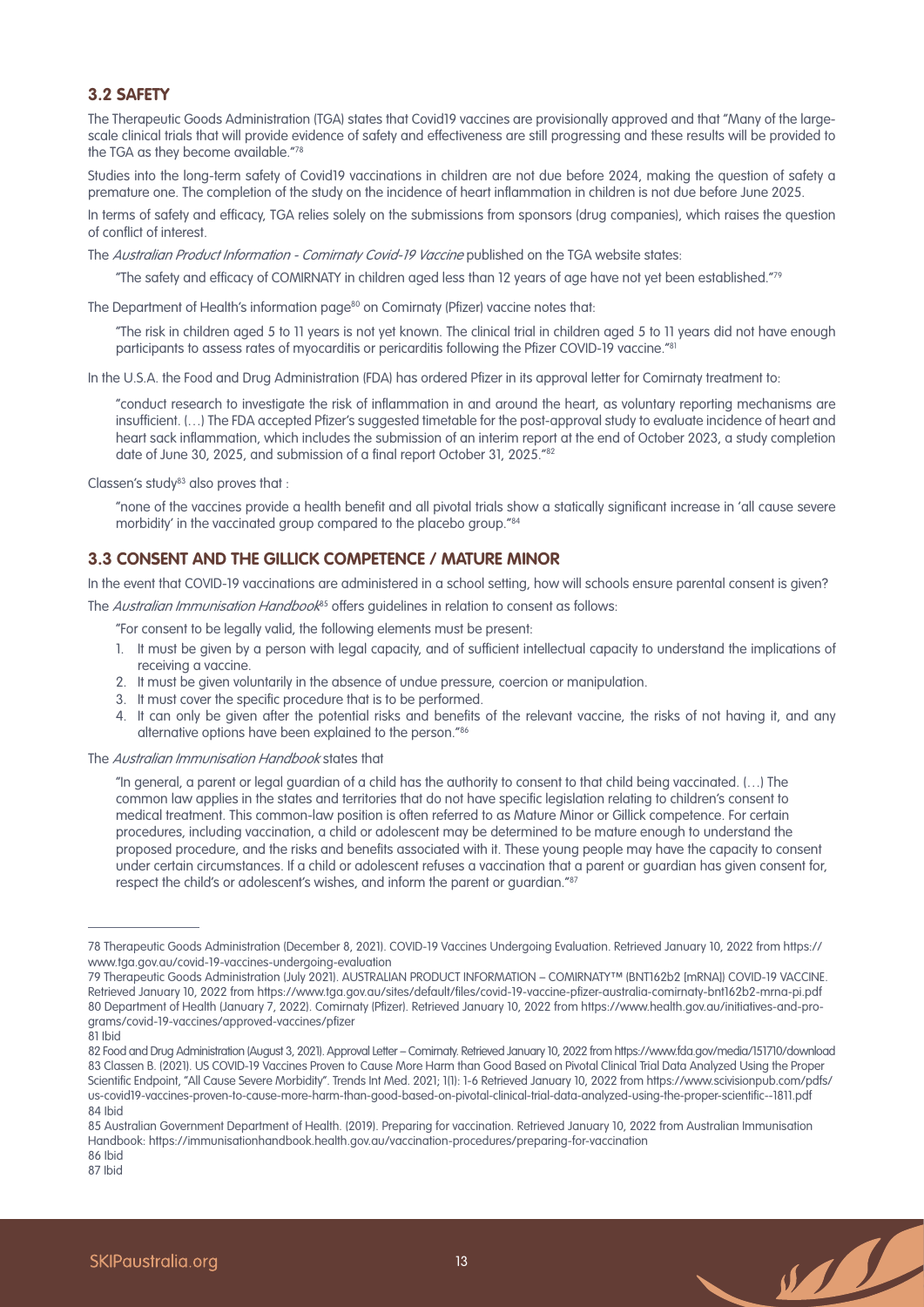The Australian Code for the Responsible Conduct of Research<sup>88</sup> provides information on levels of maturity in the context of informed consent:

- for "infants and young children" parental/guardian consent is required.
- for "young children of developing maturity" the child can provide consent but it's not enough to authorise participation (must be associated with parental/guardian consent).
- for "young people who are mature enough to understand & consent" no additional consent from parent/guardian warranted.

The Government is issuing guidelines to the effect that "people aged 12 to 17 may provide their own consent, if deemed to be a mature minor by a senior and experienced immuniser"89.

However, in doing this, the Government appear to be paraphrasing and over-simplifying a very complicated legal principle known as the "Gillick Principle". The Gillick Principle is summarised in an Open Letter<sup>90</sup> to all Education Ministers by human rights lawyer Peter Fam dated 7 December 2021. In this letter, the legal position is in relation to the vaccination of minors is actually as follows:

- "- Parental consent is generally essential to any medical procedure for somebody under the age of 18;
- There are exceptional circumstances where somebody under the age of 18 can give consent absent their parents, subject to strict conditions which will rarely be met;
- Such conditions would need to be met on a case by case basis; and
- If such conditions aren't met, medical treatment provided absent parental consent is likely to constitute liability for battery and/or negligence".

# **3.4. ETHICAL CONDUCT IN CLINICAL TRIALS – HUMAN RESEARCH ETHICS COMMITTEES IN SCHOOLS?**

Given that all Covid19 vaccines are in clinical trials until 2023-2025, as per the Therapeutic Goods Act 1989<sup>91</sup> a Human Research Ethics Committee (HREC) is required "to review and monitor all clinical trials of unregistered therapeutic goods. This HREC must be (…) constituted and operating in accordance with the National Statement. (…) HRECs also consider the protection of privacy for humans participating in research and their data."

Should schools undertake vaccinations on their premises, arguably they should be required to abide by the National Statement on ethical conduct in human research.

For more information on how to set up a Human Research Ethics Committee, the Australian National Health and Medical Research Council provides the National Statement on Ethical Conduct in Human Research<sup>92</sup> which "sets out the national standards for the ethical design, review and conduct of human research. Its content reflects the outcome of wide consultation with Australian communities who participate in, design, conduct, fund, manage and publish human research."<sup>93</sup>

# **3.5 ADVERSE EVENTS IN CHILDREN - A NUMBER OF STUDIES PRESENTED BELOW SHOW THAT MYOCARDITIS AND PERICARDITIS ARE LINKED TO MRNA VACCINATIONS.**

#### **Hong Kong**

A Hong Kong study *Epidemiology of Acute Myocarditis/Pericarditis in Hong Kong Adolescents Following Comirnaty Vaccination.* 94 found that:

"There is a significant increase in the risk of acute myocarditis/pericarditis following Comirnaty vaccination among Chinese male adolescents, especially after the second dose."95

Foltran et al's extensive pharmacovigilance study Myocarditis and Pericarditis in Adolescents after First and Second doses of mRNA COVID-19 Vaccines: 96

"analysed 4,942 reports with mRNA COVID-19 vaccines in adolescents aged 12 to 17 years old (Tozinameran = 4,659; Elasomeran =  $283$ <sup>"97</sup> and

<sup>88</sup> National Health and Medical Research Council (2018). The Australian Code for the Responsible Conduct of Research. Retrieved January 10, 2022 from https://www.nhmrc.gov.au/about-us/publications/australian-code-responsible-conduct-research-2018

<sup>89</sup> Vaccination information for children and teenagers. Information about COVID-19 vaccines for children and teenagers (January 12, 2022). Coronavirus Victoria. Retrieved January 10, 2022 from https://www.coronavirus.vic.gov.au/vaccination-information-children-and-teenagers 90 Children, Consent and Medical Procedures. (n.d.). Retrieved January 12, 2022 from https://skipaustralia.org/wp/wp-content/uploads/2022/01/Letter-to-Ministers-for-Education.pdf

<sup>91</sup> Australian Government (2021). Therapeutic Goods Act 1989. Legislation. Retrieved January 10, 2022 from https://www.legislation.gov.au/ Details/C2021C00376

<sup>92</sup> National Health and Medical Research Council (2018). National Statement on Ethical Conduct in Human Research. Retrieved January 10, 2022 from https://www.nhmrc.gov.au/about-us/publications/national-statement-ethical-conduct-human-research-2007-updated-2018 93 Ibid

<sup>94</sup> Chua, G. T., et al.(2021). Epidemiology of Acute Myocarditis/Pericarditis in Hong Kong Adolescents Following Comirnaty Vaccination. Clin Infect Dis. Retrieved January 15, 2022 from https://www.ncbi.nlm.nih.gov/pubmed/34849657 95 Ibid

<sup>96</sup> Foltran, D., et al.(2021). Myocarditis and Pericarditis in Adolescents after First and Second doses of mRNA COVID-19 Vaccines. Eur Heart J Qual Care Clin Outcomes. Retrieved January 15, 2022 from https://www.ncbi.nlm.nih.gov/pmc/articles/PMC8690190/pdf/qcab090.pdf 97 Ibid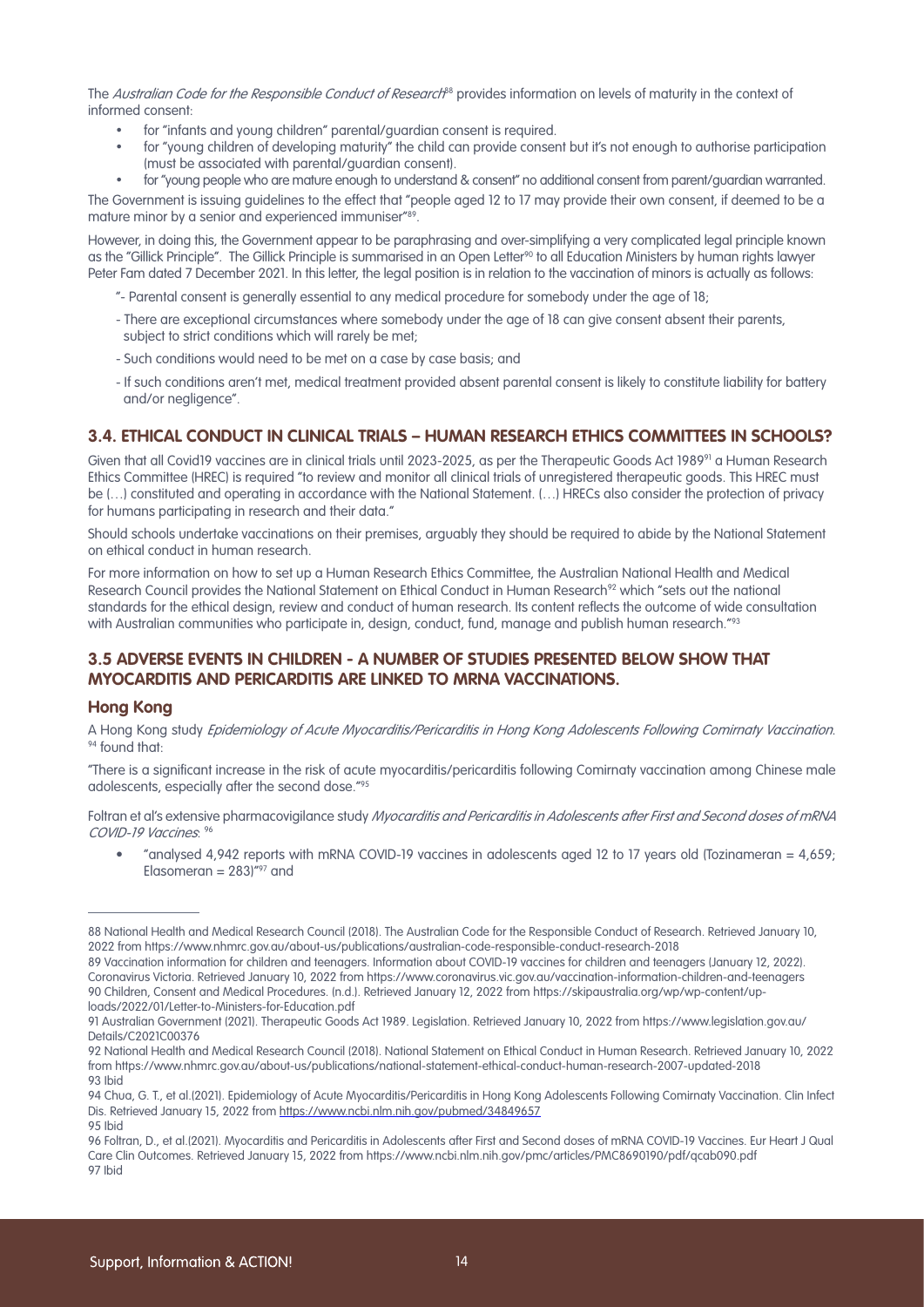"identified 242 pericarditis and/or myocarditis (49 pericarditis only, 191 myocarditis only, 2 myopericaditis) and 233 were reported with Tozinameran and 9 with Elasomeran.

Among these cases, patients were mostly boys (205, 85%) and with a mean 15.8±1.4 age of years. Most of reports were serious (229, 95%) including 191 (79%) leading to hospitalization."98

- • "Compared with the first dose of mRNA COVID-19 vaccines, the second dose was associated with an increased risk of reporting pericarditis and/or myocarditis (ROR 4.95; 95%CI 3.14, 7.89) …
- • The risk of reporting pericarditis and/or myocarditis was 10 times higher in boys than in girls at both the first dose (ROR 10.1; 95%CI4.26, 29.6) and second dose (ROR 10.2; 95%CI 4.88, 25.0)."99

Buchhorn et al's study Autoantibody Release in Children after Corona Virus mRNA Vaccination: A Risk Factor of Multisystem Inflammatory Syndrome<sup>700</sup> found that "the pediatric population is at a higher risk for MIS-C and a very low risk for COVID-19 mortality."<sup>101</sup>

Dickey et al's medical<sup>102</sup> report states that "the clinical presentation, CMR [Cardiovascular Magnetic Resonance] findings, and temporal association strongly suggest the possibility of vaccine-associated myocarditis in our 6 patients."<sup>103</sup>

Schauer et al's retrospective electronic medical record review, Myopericarditis After the Pfizer Messenger Ribonucleic Acid Coronavirus Disease Vaccine in Adolescents.<sup>104</sup> "identified 13 patients with myopericarditis, with a median age of 15 years (range, 12-17 years). The majority of patients were male  $(n = 12; 92\%)$ , and non-Hispanic white  $(n = 10; 76.9\%)$ . "<sup>105</sup>

Chelala et al's retrospective study, *Cardiac MRI Findings of Myocarditis After COVID-19 mRNA Vaccination in Adolescent*,106 finds that "of 52 patients who underwent cardiac MRI during the study period, 5 underwent MRI for suspected myocarditis after recent COVID-19 mRNA vaccination without known prior COVID-19. These 5 patients were all males with age ranging from 16 to 19 years."<sup>107</sup>

Li, M. et al's study Myocarditis and Pericarditis following COVID-19 Vaccination: Inequalities in Age and Vaccine Types 108 found an "incidence rate of 5.98 (95% CI = 5.73-6.24) cases per million doses administered. The incidence rate was higher in adolescents and after the administration of the second dose of messenger RNA (mRNA) vaccines."109

#### **Japan**

In a preprint study<sup>110</sup> released in October 2021, researchers from Nagasaki International University, Japan, analysed adverse events that occur in young Japanese people following Moderna's COVID-19 shot. Using data from 7,965 individuals, they found that "Eighty-three percent of the participants complained of local adverse events, and 65% of participants complained of systemic adverse events"111. Those particularly at risk included women, youth under the age of 20 — who often experienced adverse events after the first dose — and those who experienced adverse events after the first dose.

#### **United Kingdom**

In September 2021 Reuters reported<sup>112</sup> that Britain's Joint Committee on Vaccination and Immunisation (JCVI) recommended against COVID-9 injections for healthy 12- to 15-year-olds, advising a precautionary approach in healthy children. JCVI member Adam Finn said "the number of serious cases that we see of COVID in children this age are really very small. (…) There are uncertainties about the long-term implications of (myocarditis), and that makes the risk-benefit balance for these children really quite tight and much tighter than we would be comfortable to make the recommendation."113

W

<sup>98</sup> Ibid

<sup>99</sup> Ibid

<sup>100</sup> Buchhorn, R., et al (2021). Autoantibody Release in Children after Corona Virus mRNA Vaccination: A Risk Factor of Multisystem Inflammatory Syndrome? Vaccines (Basel), 9(11). Retrieved January 15, 2022 from https://www.ncbi.nlm.nih.gov/pubmed/34835284 101 Ibid

<sup>102</sup> Dickey, J. B et al (2021). A Series of Patients With Myocarditis Following SARS-CoV-2 Vaccination With mRNA-1279 and BNT162b2. JACC Cardiovasc Imaging, 14(9), 1862-1863. Retrieved January 15, 2022 from https://www.sciencedirect.com/science/article/pii/S1936878X-21004861?via%3Dihub

<sup>103</sup> Ibid

<sup>104</sup> Schauer, J., et al (2021). Myopericarditis After the Pfizer Messenger Ribonucleic Acid Coronavirus Disease Vaccine in Adolescents. J Pediatr 238, 317-320. Retrieved January 15, 2022 from https://www.jpeds.com/article/S0022-3476(21)00665-X/fulltext

<sup>105</sup> Ibid

<sup>106</sup> Chelala, L., et al (2021). Cardiac MRI Findings of Myocarditis After COVID-19 mRNA Vaccination in Adolescents. AJR Am J Roentgenol. Retrieved January 15, 2022 from https://www.ncbi.nlm.nih.gov/pubmed/34704459 107 Ibid

<sup>108</sup> Li, M., Yuan, J., Lv, G., Brown, J., Jiang, X., & Lu, Z. K. (2021). Myocarditis and Pericarditis following COVID-19 Vaccination: Inequalities in Age and Vaccine Types. J Pers Med, 11(11). Retrieved January 15, 2022 from https://www.ncbi.nlm.nih.gov/pubmed/34834458 109 Ibid

<sup>110</sup> Suehiro,M., Okubo, S., Nakajima, K., Kanda, K., Hayakawa, M., Oiso, S., Kabashima, T., Fujita, H., Ando, Y., Muro, T (2021). Adverse events following COVID-19 vaccination in young Japanese people: A case-control study of the risk of systemic adverse events by a questionnaire survey. MedRxiv. Retrieved January 10, 2022 from https://www.medrxiv.org/content/10.1101/2021.10.01.21264393v1 111 Ibid

<sup>112</sup> Smout, A. (2021). UK panel does not recommend COVID vaccines for healthy 12- to 15-year-olds. Reuters. Retrieved January 10, 2022 from https://www.reuters.com/world/uk/uk-advisers-decide-against-covid-vaccines-healthy-12-15-year-olds-2021-09-03/ 113 Ibid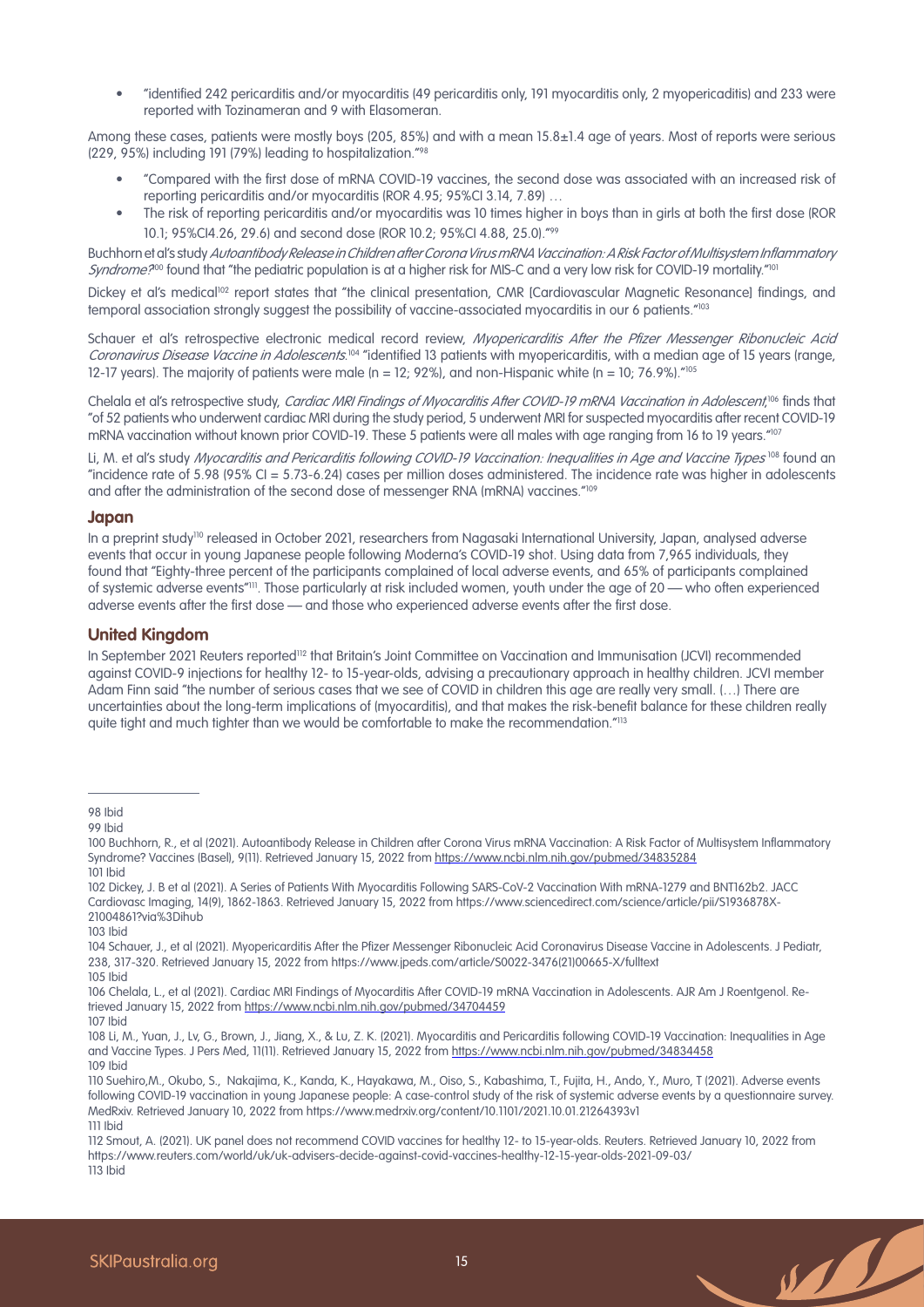## **United States of America**

The Center for Disease Control and Prevention (CDC) announced that "As of December 16, 2021, VAERS has received 1,947 preliminary reports of myocarditis or pericarditis among people ages 30 years and younger who received COVID-19 vaccines. Most cases have been reported after receiving Pfizer-BioNTech or Moderna, (mRNA COVID-19 vaccines) particularly in male adolescents and young adults."114

December 18, 2021, 51 days after approving the Covid19 vaccinations for children ages 5 to 11, Reuters<sup>115</sup> announced that CDC reported "it had so far received reports of eight cases of myocarditis in that age group.

SARS-CoV-2 mRNA Vaccination-Associated Myocarditis in Children Ages 12-17 study<sup>116</sup> published in August 2021 has found postvaccination cardiac adverse effects rates of 162 and 94/million for boys aged 12-15 and 16-17 respectively, following second dose of vaccination. The long-term consequences of this vaccine-associated heart inflammation are not yet fully defined and should be further studied.

In its approval letter for Comirnaty,<sup>117</sup> the FDA ordered Pfizer to conduct research to investigate the risk of inflammation in and around the heart, as voluntary reporting mechanisms are insufficient. The FDA accepted Pfizer's suggested timetable for the post-approval study to evaluate incidence of heart attacks and heart inflammation, which includes the submission of an interim report at the end of October 2023, a study completion date of June 30, 2025, and submission of a final report October 31, 2025.

## **Denmark**

Nygaard et al's nationwide study from Denmark: Population-based Incidence of Myopericarditis After COVID-19 Vaccination in Danish Adolescents.<sup>118</sup> shows that "myopericarditis after Pfizer-BioNTech mRNA COVID-19 vaccination was identified in 13 males and 2 females between May 15 and September 15, 2021, among 133,477 vaccinated males and 127,857 vaccinated females 12–17 years of age, equaling 97 males and 16 females per million. In conclusion, the incidence of myopericarditis after COVID-19 vaccination among males appears higher than reports from the United States."119

## **Australia**

The Department of Health's *Comirnaty (Pfizer)*<sup>20</sup> information page on states:

• "The risk [of developing myocarditis or pericarditis] in children aged 5 to 11 years is not yet known. The clinical trial in children aged 5 to 11 years did not have enough participants to assess rates of myocarditis or pericarditis following the Pfizer COVID-19 vaccine."<sup>121</sup>

The Australian Department of Health's COVID-19 booster vaccine advice states:

"There is limited data on serious side effects such as myocarditis and pericarditis following a Pfizer and Moderna booster dose." 122

In their Weekly Safety Report from January 13, 2022, the TGA notifies:

"To 9 January 2022, we have received about 3,000 reports after vaccination with Comirnaty (Pfizer) and Spikevax (Moderna). The most commonly reported reactions in 12–17 year olds are:

- chest pain
- headache
- • dizziness
- • nausea
- fever."<sup>123</sup>

<sup>114</sup> Centers for Disease Control and Prevention (2021). Selected Adverse Events Reported after COVID-19 Vaccination. Retrieved January 10, 2022 from https://www.cdc.gov/coronavirus/2019-ncov/vaccines/safety/adverse-events.html

<sup>115</sup> Eight heart inflammation cases among young kids who got COVID-19 shot - U.S. CDC (December 18, 2021). Reuters. Retrieved January 10, 2022 from https://www.reuters.com/world/us/eight-heart-inflammation-cases-seen-among-young-kids-who-got-covid-19-shot-us-2021-12-16/ 116 Høeg, T.B., Krug, A., Stevenson, J., Mandrola J., (August 2021). SARS-CoV-2 mRNA Vaccination-Associated Myocarditis in Children Ages 12-17: A Stratified National Database Analysis. MedRxiv. Retrieved 10 January, 2022 from https://www.medrxiv.org/content/10.1101/2021.08.30.212628 66v1

<sup>117</sup> Food and Drug Administration (August 3, 2021). Approval Letter – Comirnaty. Retrieved January 10, 2022 from https://www.fda.gov/media/151710/download

<sup>118</sup> Nygaard, U., et al (2022). Population-based Incidence of Myopericarditis After COVID-19 Vaccination in Danish Adolescents. Pediatr Infect Dis J, 41(1), e25-e28. Retrieved January 15, 2022 from https://journals.lww.com/pidj/Fulltext/2022/01000/Population\_based\_Incidence\_of\_Myopericarditis.26.aspx

<sup>119</sup> Ibid

<sup>120</sup> Department of Health (January 7, 2022). Comirnaty (Pfizer). Retrieved January 10, 2022 from https://www.health.gov.au/initiatives-and-programs/covid-19-vaccines/approved-vaccines/pfizer

<sup>122</sup> Department of Health (January 4, 2022). COVID-19 booster vaccine advice. Retrieved January 10, 2022 from https://www.health.gov.au/ initiatives-and-programs/covid-19-vaccines/getting-your-vaccination/booster-doses

<sup>123</sup> Therapeutic Goods Administration (January 13, 2022). Covid-19 Vaccine Weekly Safety report – 13-01-2022. Retrieved January 14, 2022 from https://www.tga.gov.au/periodic/covid-19-vaccine-weekly-safety-report-13-01-2022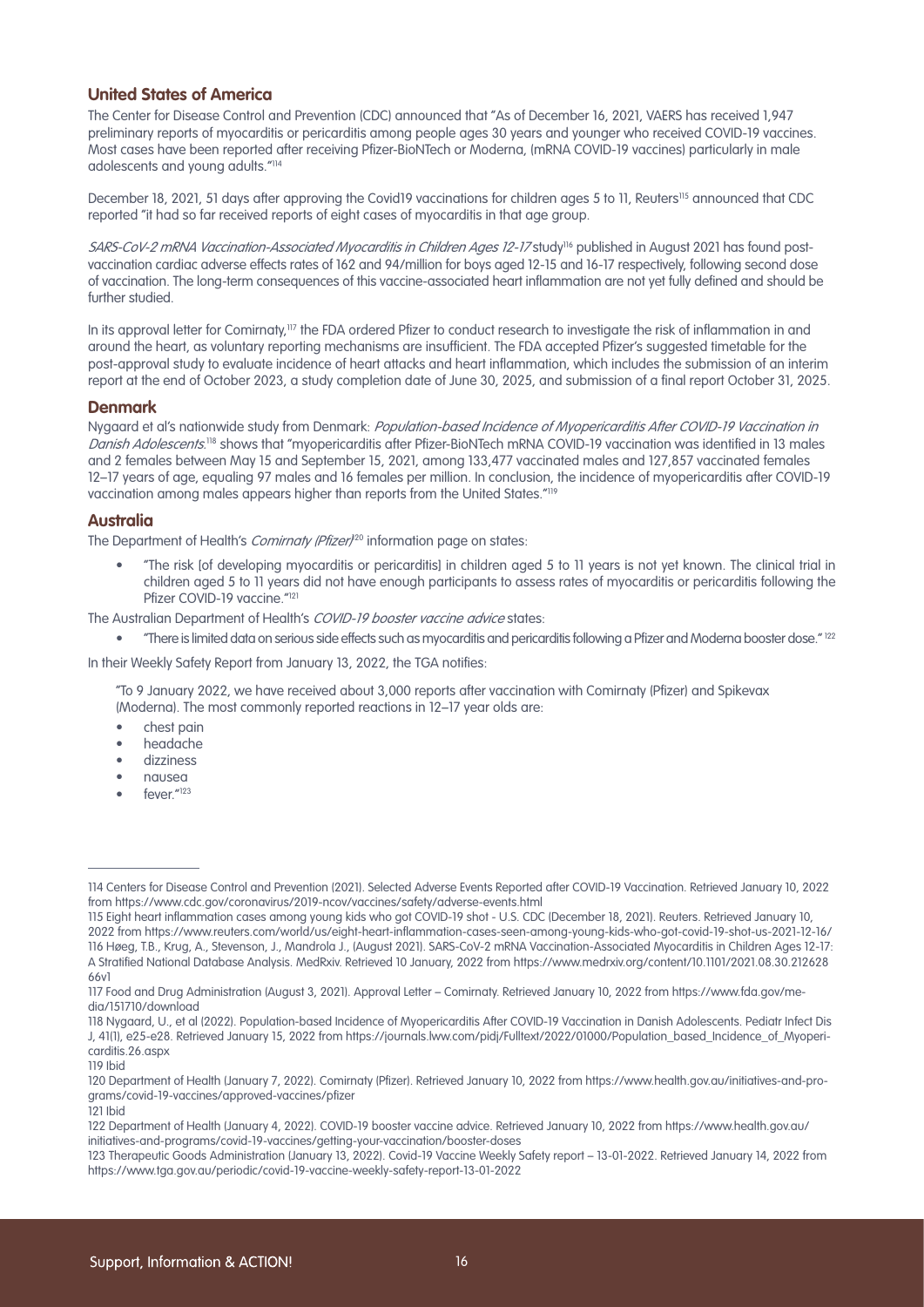The report also presents that:

"Myocarditis is more commonly reported after the second dose in teenage boys (12 cases per 100,000 Comirnaty doses and 17 cases per 100,000 Spikevax doses)."124

…and then quotes the findings of

"A European review of myocarditis and pericarditis data in teenage boys and young men (12-29 years old) found for Comirnaty, there were 2–6 extra cases of myocarditis per 100,000 vaccinated individuals compared to unvaccinated individuals. For Spikevax, there were 13–19 extra cases of myocarditis per 100,000 vaccinated individuals compared to unvaccinated individuals "125

## **3.6 COUNTRIES THAT BANNED MRNA SPIKEVAX (MODERNA) VACCINE FOR CHILDREN**

As reported in the British Medical Journal, in October 2021 several Nordic countries<sup>126</sup> had suspended Spikevax (Moderna) vaccine over cardiovascular concerns. Anders Tegnell, the state epidemiologist of Sweden, pointed out that the decision about the use of Spikevax (Moderna) vaccine was based on the "detection of signals of an increased risk of side effects such as myocarditis and pericarditis."127

Four Nordic countries have imposed restrictions on Spikevax as follows:

- Sweden and Finland stopped the use of Moderna in all population aged 30 and under
- Norway suspended Moderna vaccine for all children under 18
- Iceland, who was almost exclusively using Moderna as a booster for people 60 and above, stopped the use of Moderna booster doses for all ages

France and Germany From November 2021 no longer recommend Spikevax (Moderna) for under 30s. 128

The U.S. Food and Drug Administration's information page advises that Spikevax (Moderna) is not approved for under 18s. 129

Despite these warning measures taken in other countries, TGA maintains its approval of Spikevax mRNA vaccine for children aged 12 years and over from 3rd September 2021.<sup>130</sup> Spikevax booster dose was also approved for youth aged 18 years and over from 7th December 2021.<sup>131</sup>

127 Ibid

131 Ibid

W

<sup>124</sup> Ibid

<sup>125</sup> Ibid

<sup>126</sup> Paterlini, M. (2021). Covid-19: Sweden, Norway, and Finland suspend use of Moderna vaccine in young people "as a precaution". The BMJ. Retrieved January 10, 2022 from https://www.bmj.com/content/375/bmj.n2477

<sup>128</sup> Hart, R. (November 10, 2021) Germany, France Restrict Moderna's Covid Vaccine For Under-30s Over Rare Heart Risk—Despite Surging Cases. Forbes. Retrieved January 10, 2022 from https://www.forbes.com/sites/roberthart/2021/11/10/germany-france-restrict-modernas-covidvaccine-for-under-30s-over-rare-heart-risk-despite-surging-cases/?sh=4226f54b2a8a

<sup>129</sup> U.S. Food and Drug Administration (January 7, 2022). Moderna COVID-19 Vaccine. Retrieved January 15, 2022 from https://www.fda.gov/ emergency-preparedness-and-response/coronavirus-disease-2019-covid-19/moderna-covid-19-vaccine

<sup>130</sup> Therapeutic Good Administration (2021). COVID-19 vaccine: Provisional registrations. Retrieved January 10, 2022 from https://www.tga.gov. au/covid-19-vaccine-provisional-registrations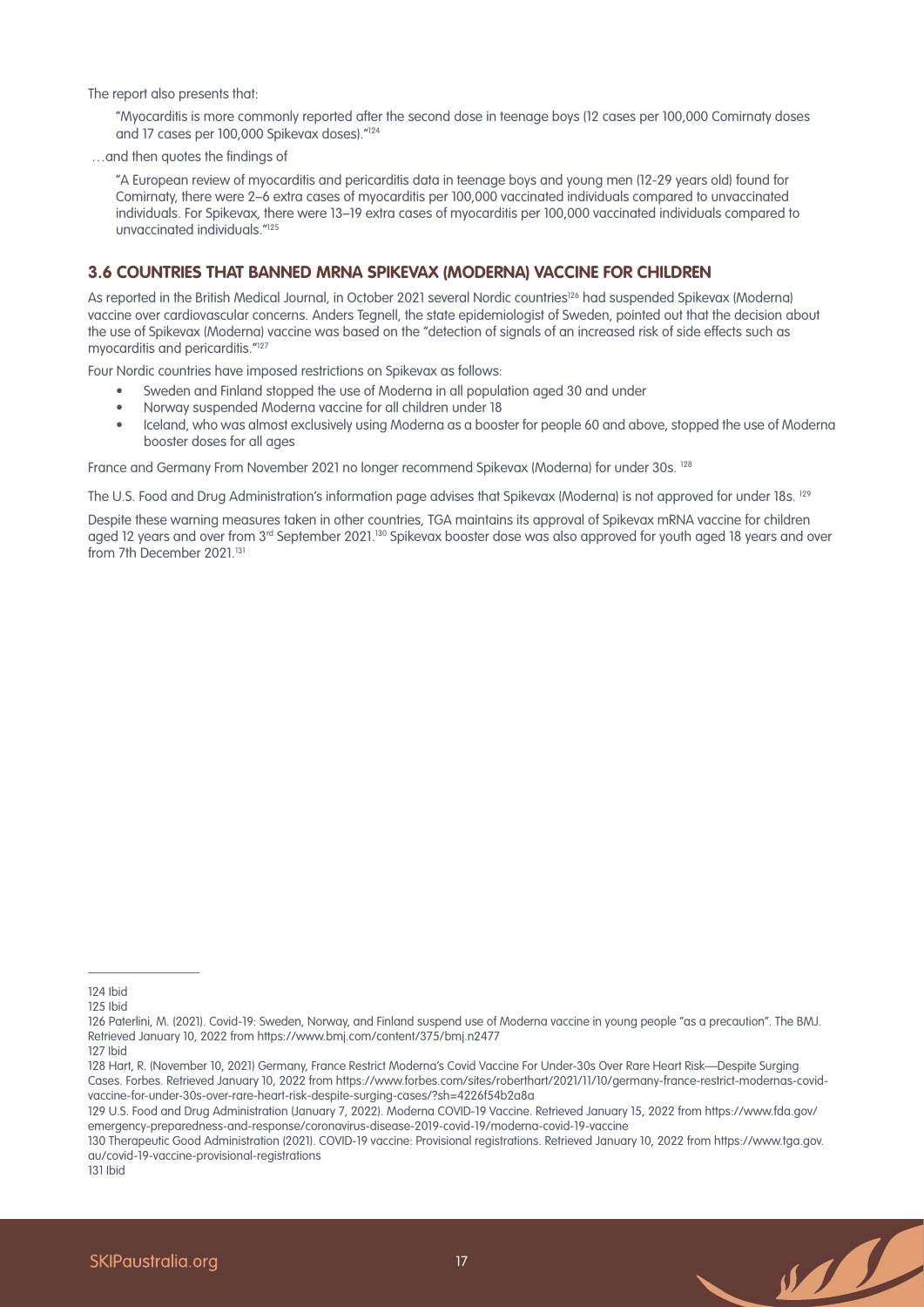# **4. Lockdowns, school closures and segregation**

While below we briefly address specific topics and provide pertinent studies, articles and reports in relation to such topics, we bring to your attention this extensive and broad ranging article, linking to each study in this extensive compilation of research: More Than 400 Studies on the Failure of Compulsory Covid Interventions.<sup>132</sup>

# **4.1 MENTAL HEALTH**

## **Suicide rates**

While there is much anecdotal information from churches, communities, social media and friends and colleagues, concerning increasing numbers of youth suicides caused by isolation in repeated lockdowns, we are only able to present information from hospital sources pertaining to deterioration of mental health and other mental health services data, with unconfirmed real numbers of suicides, since that indeed has become the invisible pandemic.

This recent study<sup>133</sup> from the U.S.A. shows

"Adolescent overdose mortality saw a sharp increase between 2019 and 2020, from 2.35 per 100,000 to 4.58 per 100,000, representing a 94.3% increase, the largest percent increase of any 5-year age group…. Sharp increases in adolescent drug overdose deaths, despite flat or declining drug use rates, and no increase in deaths from alcohol or most drugs…."134

#### **Hospital admissions are on the rise for mental health-related conditions – a mental health crisis on the rise?**

"A Royal Children's Hospital poll135 on remote learning found more than 50 per cent of Victorian children suffered deteriorating mental health while away from school last year. The national survey of 2351 school-aged children found the proportion of Victorian children whose emotional wellbeing declined last year due to remote learning was almost double the national average, at 50.9 per cent versus 26.7 per cent."<sup>136</sup> The study<sup>137</sup> reported in the above article; see page 64 for conclusions and recommendations.

Further, the Australian Institute of Health and Welfare (AIHW) reported<sup>138</sup> that, in the 4 weeks to 19 September 2021:

- • "Lifeline saw several historical record high daily call volumes, and96,273 calls were offered in total, up14.1%and33.1%from the same periods in 2020 and 2019 respectively;
- Kids Helpline received 32,572 answerable contact attempts, up 4.6% and 16.7% from the same periods in 2020 and 2019 respectively;
- Beyond Blue received 27,099 contacts, down 2.7% and up 20.9% from the same periods in 2020 and 2019 respectively"<sup>139.</sup>

In this same period, "1,215,475 MBS mental health-related services were processed, 7.1% and 21.8% higher than the same periods in 2020 and 2019, respectively"<sup>140</sup>.

An Anglicare Victoria report<sup>141</sup> similarly quotes statistics for calls to Kids Helpline at 30% higher in the first 6 months of 2021 and calls to Lifeline 40% higher than pre-pandemic rates. All these agencies and organisation are identifying symptoms of a fast-growing problem.

The Victorian government initiated their National Children's Mental Health and Wellbeing Strategy in October 2021:

"The launch of the Strategy – developed by the National Mental Health Commission – comes as states and territories ramp up mental health support for young peoples impacted by the COVID-19 pandemic."<sup>142</sup>

<sup>132</sup> More Than 400 Studies on the Failure of Compulsory Covid Interventions (November 30, 2021). Brownstone Institute. Retrieved January 10, 2022 from https://brownstone.org/articles/more-than-400-studies-on-the-failure-of-compulsory-covid-interventions/

<sup>133</sup> Friedman, J., Godvin, M., Shover, C., Gone, J.P., Hansen, H., Schriger D. (2021). Sharp Increases in Drug Overdose Deaths Among High-School-Age Adolescents During the US COVID-19 Epidemic and Illicit Fentanyl Crisis. MedRxiv 2021.12.23.21268284. Retrieved January 10, 2022 from https://www.medrxiv.org/content/10.1101/2021.12.23.21268284v1

<sup>135</sup> Carey, A., & Prytz, A. (May 27, 2021). School closures do more harm to children than the virus, experts warn. The Age. Retrieved January 10, 2022 from https://www.theage.com.au/politics/victoria/school-closures-do-more-harm-to-children-than-the-virus-experts-warn-20210527 p57vl6.htm

<sup>136</sup> Ibid

<sup>137</sup> An analysis of COVID-19 in ECEC and schools and evidence-based recommendations for opening ECEC and schools & keeping them open (November 9, 2020). Murdoch Children's Research Institute. Retrieved January 10, 2022 from https://www.mcri.edu.au/sites/default/files/media/ covid\_in\_schools\_report\_final\_10112020.pdf

<sup>138</sup> COVID-19 impact on mental health (December 8, 2021). Australian Institute of Health and Welfare. Retrieved January 10, 2022 from https:// www.aihw.gov.au/reports/mental-health-services/mental-health-services-in-australia/report-contents/covid-19-impact-on-mental-health 139 Ibid

<sup>140</sup> Ibid

<sup>141</sup> COVID-19 Impacting a Generation (2021). Anglicare Victoria. Retrieved January 10, 2022 from https://www.anglicarevic.org.au/wp-content/ uploads/2021/12/Anglicare\_Victoria\_COVID\_Report.pdf

<sup>142</sup> Henebery, B. (October 12, 2021). Australia launches world's first children's mental health and wellbeing strategy. The Educator Australia. Retrieved January 10, 2022 from https://www.theeducatoronline.com/k12/news/australia-launches-worlds-first-childrens-mental-health-and-wellbeing-strategy/278918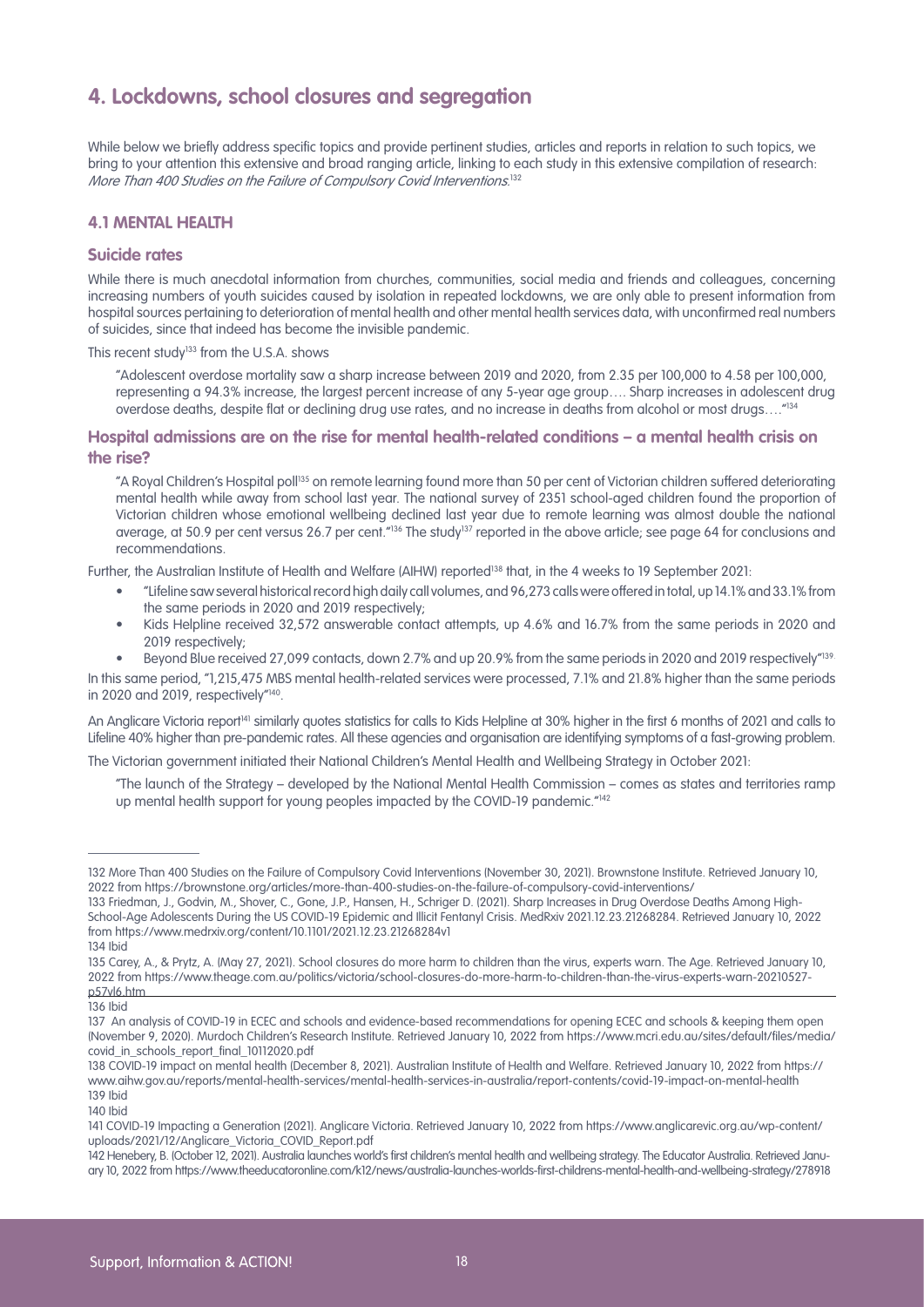"Last week, the Victorian Government announced that every public secondary and specialist school in the state will now have access to vital mental health support at school following the roll out of its \$51.2m mental health initiative."<sup>143</sup>

Though the funds are surely welcomed by all schools and associated mental health services, the children and families devastated by the unproven approaches, misplaced and overreaching directives of the last two years; would much rather have not been put in the position of such dire need of support.

# **4.2 SCHOOL CLOSURES AND ISSUES WITH REMOTE LEARNING**

#### **Government reports in nsw show there is no need to close schools**

In September 2021, the '*COVID-19 Delta variant in schools and early childhood education and care services in NSW, Australid<sup>n44</sup>* report showed that "most children diagnosed with COVID-19 during the current outbreak, including those who caught the infection in educational settings, experienced mild or no symptoms, with only 2% requiring hospitalisation, the latest report from the National Centre for Immunisation Research and Surveillance (NCIRS) has confirmed."145

In a 2020 NSW government report<sup>146</sup> into the "transmission of COVID-19 within NSW schools in term 1 has found no evidence that students transmit the virus to adults in the schools studied."147

"The 'COVID-19 in schools – the experience in NSW' report released today [26 April 2020] by the National Centre for Immunisation Research and Surveillance (NCIRS), studied 15 schools in NSW that recorded confirmed COVID-19 cases from March to mid-April. Of the 863 close contacts at schools with positive cases, only two contracted the virus with no evidence of students infecting teachers."<sup>148</sup>

"We know that COVID-19 has created some anxiety for parents, teachers and school staff, however the findings in this report confirm existing health advice that schools remain open and are safe for students to return."149

## **Issues with remote learning**

In the PwC's report<sup>150</sup> "COVID-19 and education: how Australian schools are responding and what happens next", the consultancy firm identifies some of the main challenges of remote learning in Australia, as follows:

- • "reduced one-to-one engagement with teachers
- difficulty in ascertaining engagement levels of students
- restricted ability to monitor individual student progress
- increased level of oversight required from parents and carers (particularly for younger children)
- increased social isolation and reduced ability to support student wellbeing
- interruption to learning support for those children with additional needs
- differential levels of access to technology, including internet and devices, to support learning."<sup>151</sup>

A report<sup>152</sup> analysing the first lockdown in Victoria identified a number of challenges that students faced during their remote learning experience in 2020:

"Reduced face-to-face contact with at-risk students made it difficult for teachers to address ongoing welfare or educational concerns. Some students who lacked supportive family environments struggled to access learning or even log on to classes. About 10 per cent of students from disadvantaged schools were absent during the remote learning period, compared to about 4 per cent of students from advantaged schools. Absenteeism of secondary school students rose in the final two weeks of remote and flexible learning, and many teachers reported slipping student engagement as the lockdown progressed, suggesting that some students struggled to stay the course. Schools face serious difficulties in reintegrating these students into learning and school life. There is a risk that the online learning period has widened the gap between high and low-performing students."<sup>153</sup>

 $\sqrt{2}$ 

<sup>143</sup> Ibid

<sup>144</sup> COVID-19 Delta variant in schools and early childhood education and care services in NSW, Australia, (September 8, 2021). National Centre for Immunisation Research and Surveillance. Retrieved January 10, 2022 from https://www.ncirs.org.au/covid-19-delta-variant-schools-and-early-childhood-education-and-care-services-nsw-australia-16

<sup>145</sup> Ibid

<sup>146</sup> NSW Government (2020). Report: COVID-19 in schools and the experience in NSW. Retrieved January 10, 2022 from https://www.nsw.gov.au/ news/report-covid-19-schools-and-experience-nsw

<sup>147</sup> Ibid 148 Ibid

<sup>149</sup> Ibid

<sup>150</sup> Sacks, D., Bayles, K., Taggart, A., & Noble, S. (n.d.). COVID-19 and education: how Australian schools are responding and what happens next. Retrieved January 10, 2022 from https://www.pwc.com.au/government/government-matters/covid-19-education-how-australian-schools-are-responding.html

<sup>151</sup> Ibid

<sup>152</sup> Dept of Education and Training Victoria (DET) (July 2020). The experience of remote and flexible learning in Victoria. Retrieved January 10, 2022 from https://www.education.vic.gov.au/Documents/about/department/covid-19/experience-of-remote-and-flexible-learning-report.pdf 153 Ibid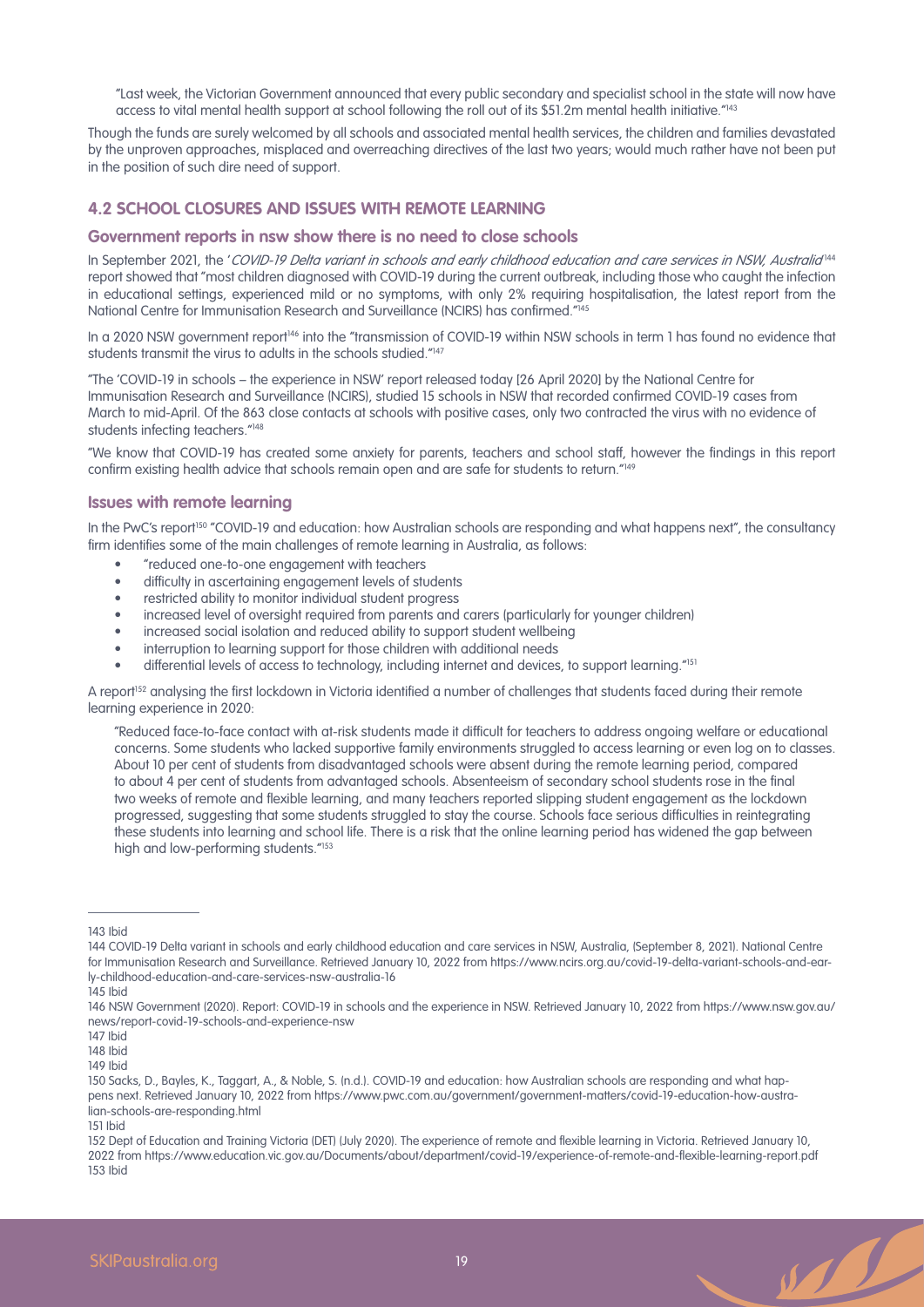In a 2021 Smith Family survey<sup>154</sup>, the social workers have reported "the impact of the lockdown on Year 8 students in Victoria these children have not had the benefit of Year 7 to adjust to the new high school environment and are having difficulties settling into their new school's culture."155 The report also states "Years 1 and 2 in primary are also vulnerable and some Year 1 children haven't yet learnt the expected fundamentals of reading"<sup>156</sup>.

## **4.3 PLAYGROUNDS AND THEIR CLOSURE**

In this article, Children need playgrounds now, more than ever. We can reduce COVID risk and keep them open<sup>157</sup>, Sharon Goldfeld and Jill Sewell discuss a number of studies from around the world demonstrating the negligible risks of transmission related to parks and playgrounds against the critical value of playgrounds to children.

"It's been a tough 18 months for Australian families and their children. We can't underestimate the cumulative impact of parent and carer job losses, mental strain, working from home and remote learning. As developmental paediatricians we are increasingly concerned about how these have affected children's development…..Play is vital for children. It improves their learning, as well as social and physical development. Play also encourages development of coping skills, which are critical in times of crisis….In these uncertain and restrictive times, playing outdoors also gives kids some sense of normalcy. … Victoria closed outdoor playgrounds last week due to concerns about potential transmission. Closing playgrounds particularly impacts children living in medium- and high-density housing, with limited access to outdoor play spaces. These children tend to fall into lower-income brackets and are already more vulnerable to the effects of social isolation…..While there may be some risks to keeping playgrounds open, these must be appropriately balanced with the overwhelming benefits playgrounds have for children's development."158

Two of the studies discussed in the article, which evaluate transmission of SARS-CoV2 infection in relation to open spaces, are provided here:

Associations between COVID-19 transmission rates, park use, and landscape structure<sup>159</sup>:

"We first show that reducing mobility is associated with a decline in case rates, especially in areas with high population clustering. After accounting for known mechanisms behind transmission rates, we found that park use (showing a preference for park mobility) was associated with decreased residual case rates, especially when green space was low and contiguous (not patchy)."160

Getting out while staying in: Park use decreased during the COVID-19 pandemic, especially where park availability was low<sup>161</sup>:

"Park visits decreased less during the pandemic in metropolitan counties or where park availability was high. Higher park visits were weakly associated with COVID-19 case growth rate but not incidence. Thus, parks may serve as alternatives for recreation when schools and businesses close, especially where parks are available, with no-to-little influence on COVID-19 spread."162

# **4.4 EDUCATIONAL OUTCOMES**

During Victoria's lockdowns the equity of educational outcomes, access and quality has been severely challenged, as noted by the many highly qualified commentators. The Victorian government has announced two rounds<sup>163 164</sup> of funding for intensive tutoring to support students who may have fallen behind.

It is reasonable to assume that the government concedes our children's education has been undermined, alona with the announcements of funding for youth mental health programs that well-being and resilience has been demonstrated to have been adversely affected by the measures taken. Despite throwing money at the problems there seems to be little or no discussion of the depth of the problems in Victoria or acknowledge the causes.

<sup>154</sup> Emerging from COVID-19: Insights Snapshot (May 2021). The Smith Family. Retrieved January 10, 2022 from https://www.thesmithfamily.com. au/-/media/files/about-us/media/the-smith-family\_insights-snapshot\_may-2021.pdf

<sup>155</sup> Ibid 156 Ibid

<sup>157</sup> Goldfeld, S. and Sewell, J. (August 24, 2021). Children need playgrounds now, more than ever. We can reduce COVID risk and keep them open. The Conversation. Retrieved January 10, 2022 from https://theconversation.com/children-need-playgrounds-now-more-than-ever-wecan-reduce-covid-risk-and-keep-them-open-166562

<sup>158</sup> Ibid

<sup>159</sup> Johnson TF, Hordley LA, Greenwell MP, Evans LC. Associations between COVID-19 transmission rates, park use, and landscape structure. Sci Total Environ. 2021 Oct. Retrieved January 10, 2022 from https://pubmed.ncbi.nlm.nih.gov/34210524/

<sup>160</sup> Ibid

<sup>161</sup> Curtis, DS., Rigolon, A., Schmalz, DL. & Brown, B, (2020). Getting out while staying in: Park use decreased during the COVID-19 pandemic, especially where park availability was low. Center for Open Science. Retrieved January 10, 2022 from https://ideas.repec.org/p/osf/socarx/9xzgf.html

<sup>162</sup> Ibid

<sup>163</sup> Dept of Education and Training Victoria (DET) (November 15, 2021). Tutor Learning Initiative. Retrieved January 10, 2022 from https://www2. education.vic.gov.au/pal/tutor-learning-initiative/policy

<sup>164</sup> Dept of Education and Training Victoria (DET) (2021) Tutor learning initiative in 2022: information for prospective tutors. Retrieved January 10, 2022 from https://www.education.vic.gov.au/about/careers/teacher/Pages/tutors.aspx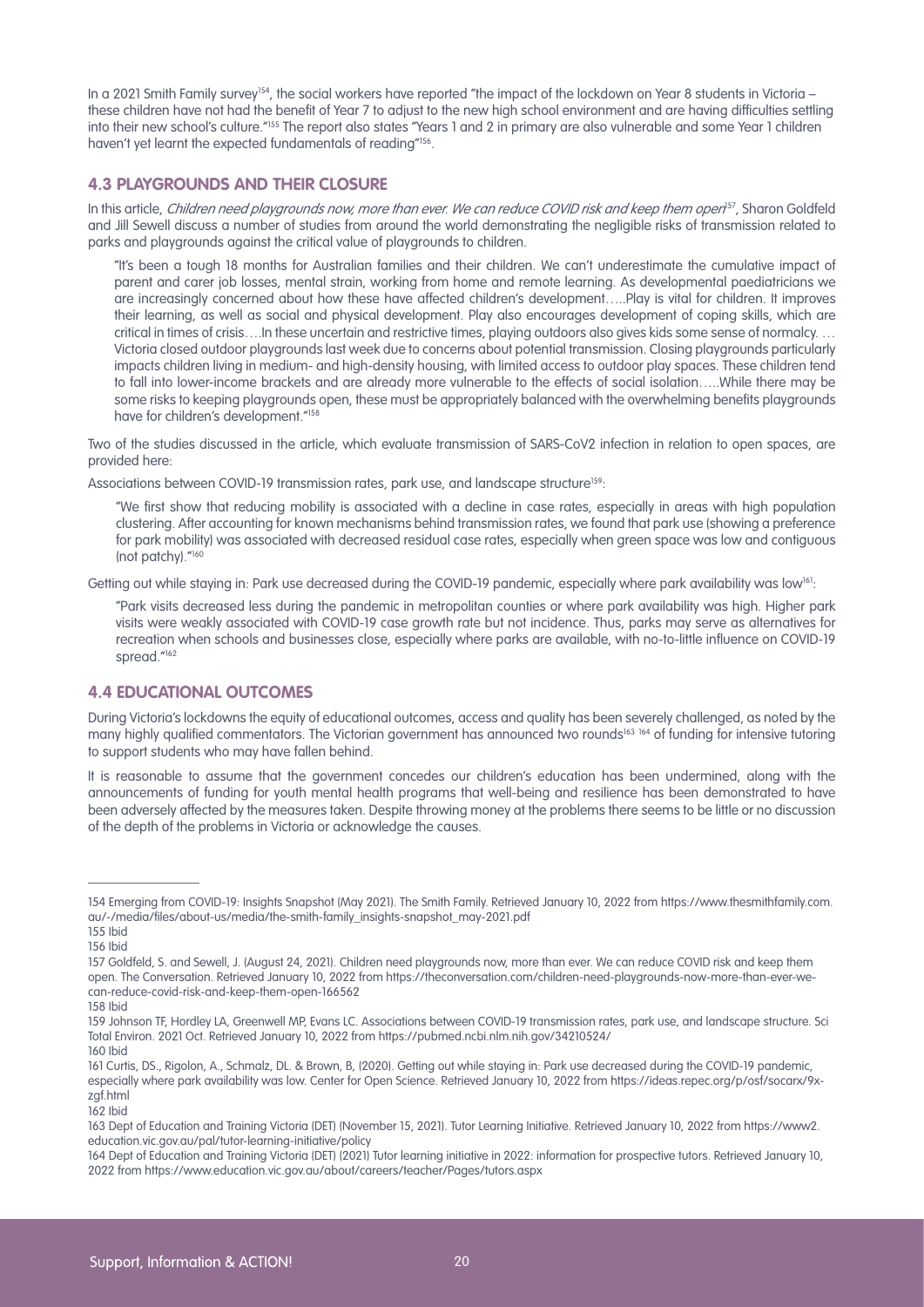Other researchers have conducted studies to quantify the outcomes of lockdown measures on their populations. This study<sup>165</sup> undertaken in the Netherlands showing a measurable decline in student outcomes while learning from home:

"School closures have been a common tool in the battle against COVID-19. Yet, their costs and benefits remain insufficiently known. We use a natural experiment that occurred as national examinations in The Netherlands took place before and after lockdown to evaluate the impact of school closures on students' learning. The Netherlands is interesting as a "best-case" scenario, with a short lockdown, equitable school funding, and world-leading rates of broadband access. Despite favorable conditions, we find that students made little or no progress while learning from home. Learning loss was most pronounced among students from disadvantaged homes."166

This study<sup>167</sup>, also from the Netherlands, quantified the loss of progress due to a short lockdown, and demonstrated that the loss in educational outcomes extending well beyond the lockdown period.

Learning Loss in Vulnerable Student Populations After the First Covid-19 School Closure in the Netherlands:

"This study was conducted among 886 Grade 3 - 5 students in the Netherlands in schools serving a high percentage of students from disadvantaged backgrounds. Piecewise growth analyses indicated that the school closures caused discontinuity in students' achievement growth on national standardized tests and led to an average learning loss of 2.47 months in mathematics and 2.35 in reading comprehension, exceeding the duration of the school closure. Findings suggest that school closures contribute to educational inequality and indicate which students may particularly need additional support to overcome the adverse consequences of the lockdowns."168

The Grattan institute In Australia undertook a study<sup>169</sup> in June 2020 on the effect of lockdowns on student populations and came to similar conclusions.

"There is good reason to send children to school. Students tend to learn less when they are not in regular class, and new data from Australian teachers show this is likely to have been the case during the COVID-19 lockdowns. In one survey of more than 5,000 teachers in NSW, only 35 per cent were confident their students were learning well in remote learning. In disadvantaged schools, only 15 per cent of teachers felt assured of student progress. Many disadvantaged students, who were already falling behind before the crisis, will have slipped further back. We find the achievement gap widens at triple the rate in remote schooling compared to regular class. Even if remote learning was working well, disadvantaged students are likely to have learnt at about 50 per cent of their regular rate, losing about a month of learning over a two-month lockdown."170

#### **4.5 VULNERABLE CHILDREN**

The impact of the virus on children has been shown to be far less than that of the measures undertaken to control it. In the subsequent article the researchers identified, especially for vulnerable children, that the pandemic measures negatively impacted all areas of their health. For this cohort, even more than other children, the pandemic measures proved to be far more detrimental than the virus and may continue to affect them far into the future.

#### $COVID-19$  pandemic: The impact on vulnerable children and vouna people in Australia<sup> $\pi$ </sup>

"The COVID-19 pandemic and associated system disruptions are impacting all children and young people (CYP) in Australia. For vulnerable groups of CYP, who already experience poorer health and well-being, these impacts are amplified. Challenges include reduced access to usual services, reduced community supports, financial instability, unemployment and other life circumstances that threaten to widen pre-existing inequities. This article aims to present the reasons for vulnerability of CYP during the pandemic, and to focus on actions by health professionals that mitigate additional challenges to their health and well-being. Using a rapid review of the literature and team-based discussions, eight vulnerable groups were identified. CYP with:

- disabilities, mental health conditions and chronic diseases;
- facing financial hardship;<br>• within the child protection
- within the child protection system;
- Aboriginal:
- migrant and refugee;
- in residential care:
- • rural; and
- isolated."<sup>172</sup>

172 Ibid

W

<sup>165</sup> Engzell, P., Frey, A., & Verhagen, M. (April 27, 2021). Learning loss due to school closures during the COVID-19 pandemic. US National Library of Medicine National Institutes of Health. Retrieved January 10, 2022 from https://www.ncbi.nlm.nih.gov/pmc/articles/PMC8092566/ 166 Ibid

<sup>167</sup> Schuurman, T., Henrichs, L., Schuurman, N., Polderdijk, S., Hornstra, L. (December 10, 2021). Learning Loss in Vulnerable Student Populations After the First Covid-19 School Closure in the Netherlands. Scandinavian Journal of Educational Research. Retrieved January 10, 2022 from https://www.researchgate.net/publication/356952943\_Learning\_Loss\_in\_Vulnerable\_Student\_Populations\_After\_the\_First\_Covid-19\_School\_Closure\_in\_the\_Netherlands 168 Ibid

<sup>169</sup> Sonnemann, J. & Goss, P. (June 2020). COVID catch-up: helping disadvantaged students close the equity gap. Grattan Institute. Retrieved January 10, 2022 from https://grattan.edu.au/wp-content/uploads/2020/06/COVID-Catch-up-Grattan-School-Education-Report.pdf 170 Ibid

<sup>171</sup> Jones B, Woolfenden S, Pengilly S, Breen C, Cohn R, Biviano L, Johns A, Worth A, Lamb R, Lingam R, Silove N, Marks S, Tzioumi D, Zwi K. (December 2020). COVID-19 pandemic: The impact on vulnerable children and young people in Australia. J Paediatr Child Health. Retrieved January 10, 2022 from https://pubmed.ncbi.nlm.nih.gov/32931623/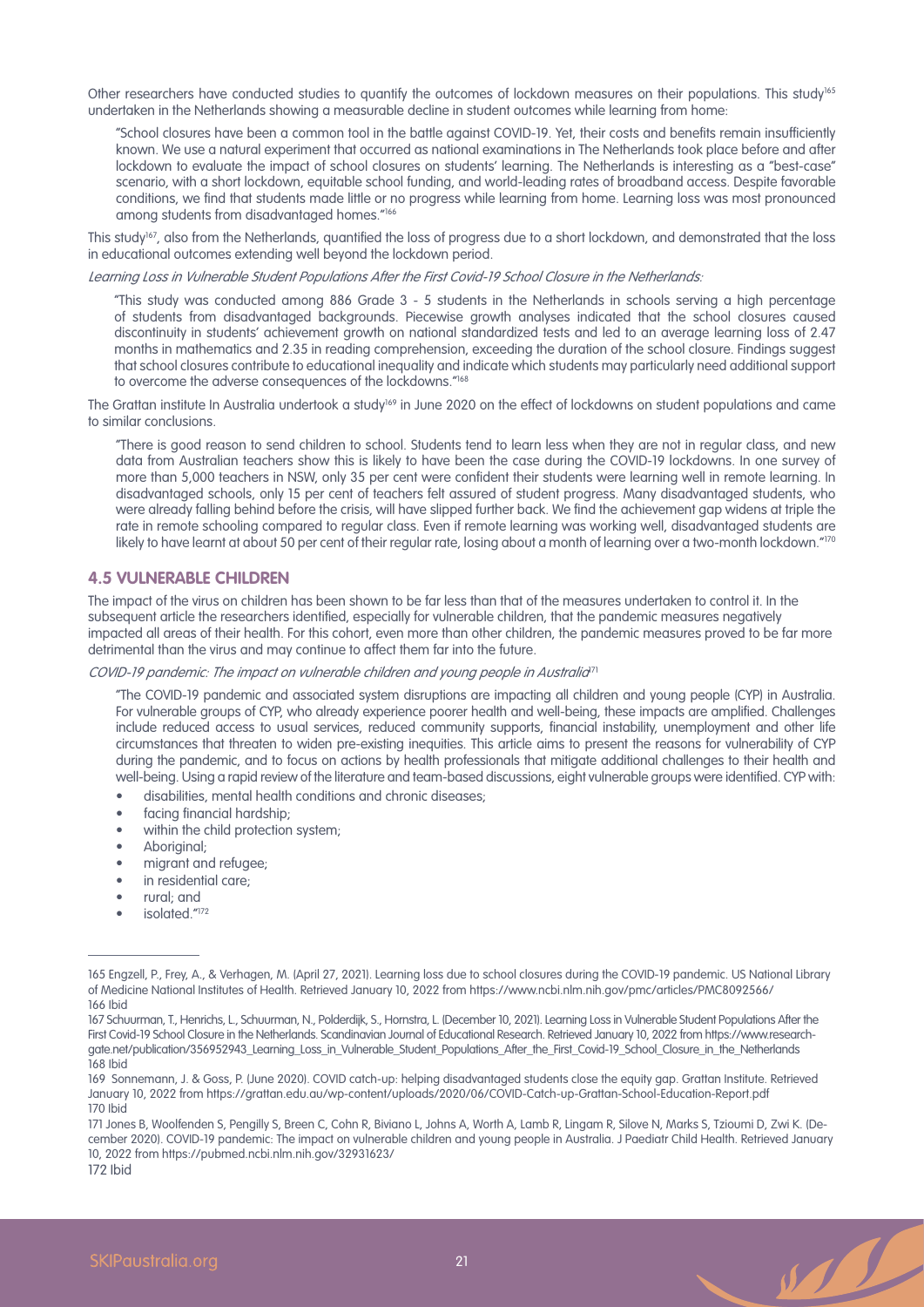"Recommendations for action are required at the level of governments, health professionals and researchers and include enhancing access to health and social supports, prioritising vulnerable CYP in resuming health activity and elevating the voice of CYP in designing the response. The pandemic can be conceptualised as an opportunity to create a more equitable society as we document the inequities that have been exacerbated. Vulnerable groups of CYP must be recognised and heard and targeted actions must focus on improving their health outcomes during the pandemic and beyond."<sup>173</sup>

As discussed earlier, an independent report<sup>174</sup> on remote learning, identified the difficulties and made recommendations for support, an intensive tutoring and support program was implemented. Not without challenges and as usual the better resourced schools did better out of the assistance made available and the poorer resourced schools, which also cater for the greater number of vulnerable CYP struggle to implement the programs despite carrying the greater load.

The Grattan Institute<sup>175</sup>, on the announcement of a second round of funding for intensive tutoring, critiqued this very inconsistency:

"But announcements are easy. Implementation is the hard part. And there is a lot riding on Victoria's second round of intensive tutoring."176

#### Expanding that

"Not all students "lose" learning during lockdowns, but some students struggle significantly and will have fallen well behind their peers. We still don't know the full impact of disrupted schooling on disadvantaged students, but evidence is mounting overseas that remote schooling has especially harmed learning for students who were already behind when the pandemic hit. Tutoring is the best shot we have to help these children catch up."177

How can we ensure that the funding gets to where it is intended?

"Some schools need more support to design and deliver the tutoring initiative effectively – supporting these schools is essential to ensure equitable outcomes for students."178

"Tutoring should also be better directed at the schools and students who need it most, including schools in poorer parts of our communities, students in secondary school who are at risk of disengaging, and students in the early primary years – prep and grades 1 and 2 – who may have found it especially hard to engage with online learning."179

The authors also caution that we take a holistic approach and do not 'rob Peter to pay Paul' as we balance the budget according to the needs.

"Importantly, the new investments in tutoring in 2022 must not come at the expense of other new investments designed to improve student well-being and mental health. Several studies have confirmed that lockdowns have exacerbated mental health problems for many children, especially teenagers."<sup>180</sup>

<sup>173</sup> Ibid

<sup>174</sup> See note 115

<sup>175</sup> Sonnemann, J. & Hunter, J. (October 5, 2021). Learning the lessons from the long school lockdowns. Grattan Institute. Retrieved January 10, 2022 from https://grattan.edu.au/news/learning-the-lessons-from-the-long-school-lockdowns/

<sup>176</sup> Ibid 177 Ibid

<sup>178</sup> Ibid

<sup>179</sup> Ibid

<sup>180</sup> Ibid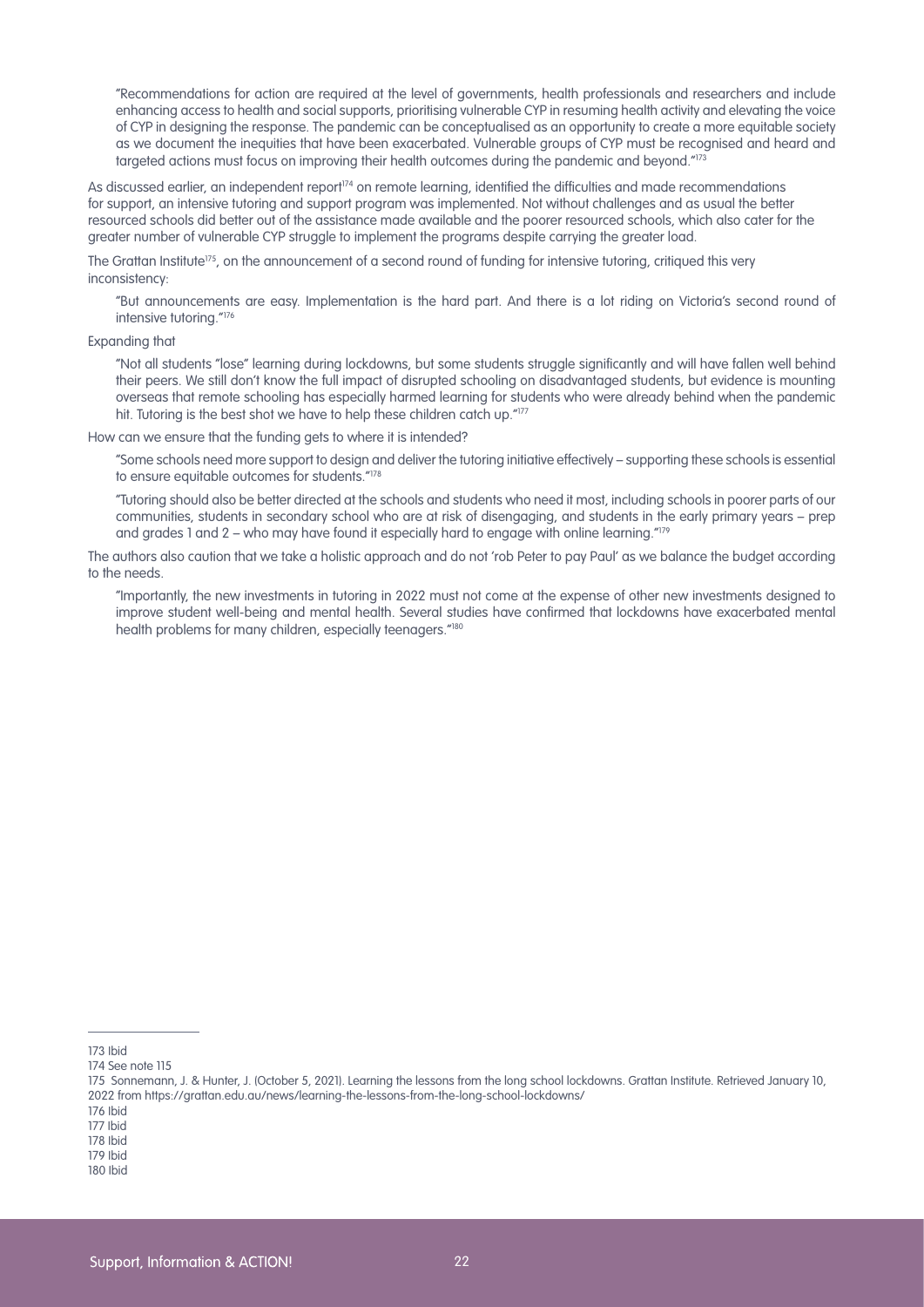# **Table of figures**



**Figure 1:** Covid-19 statistics in Australia, as of January 2, 2022

**Figure 2.** Drug overdose deaths in United States of America (see note 98)

Sharp Increases in Drug Overdose Deaths Among High-School-Age Adolescents During the US COVID-19 Epidemic and Illicit Fentanyl Crisis

 $medR<sub>X</sub>iv$ 

Joseph Friedman, Morgan Godvin, Chelsen Shover, Joseph P. Gone, Helena Hansen, David Schriger doi: https://doi.org/10.1101/2021.12.23.21268264



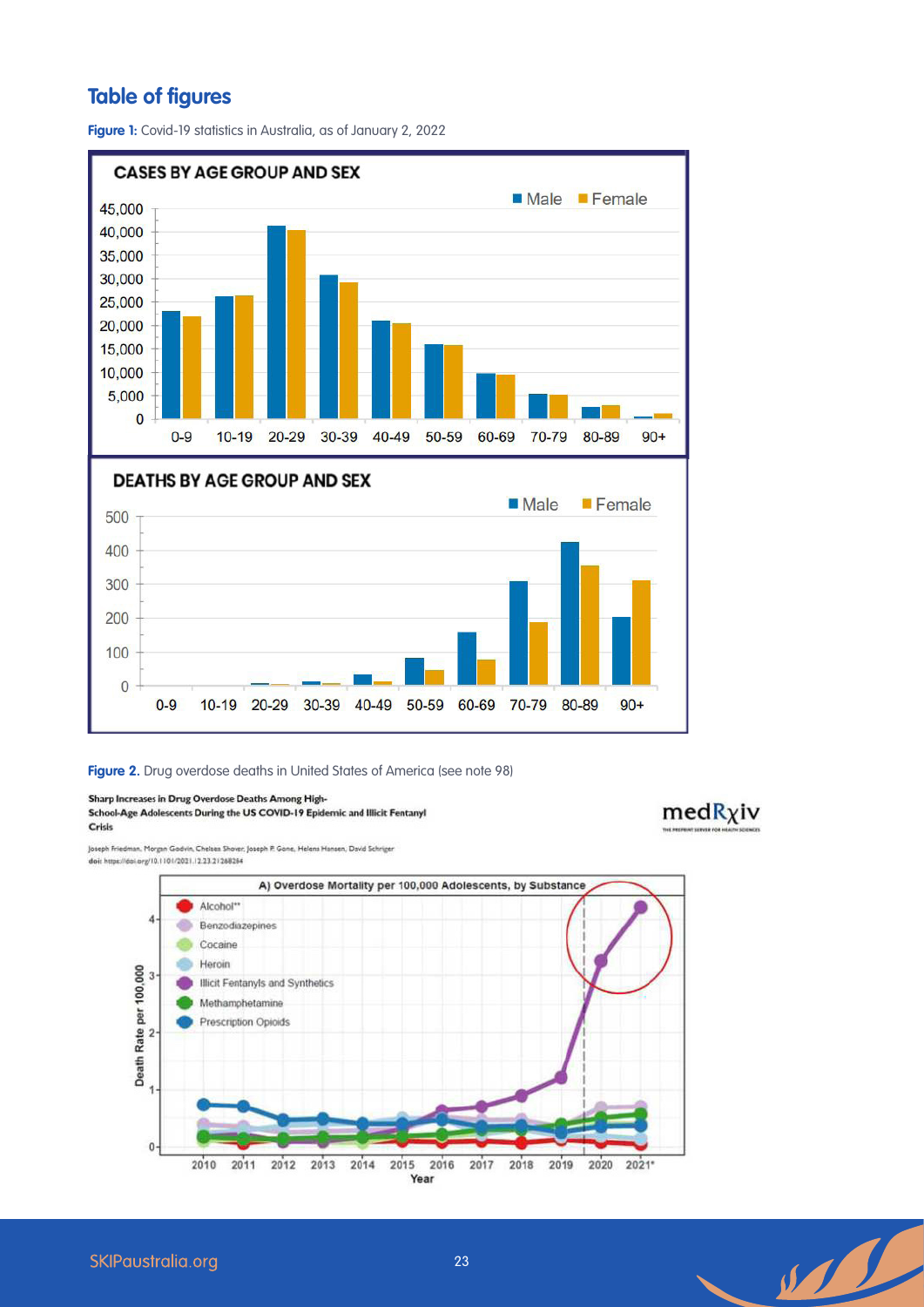

**Figure 3.** Covid-19 statistics in United States of America as of January 1, 2022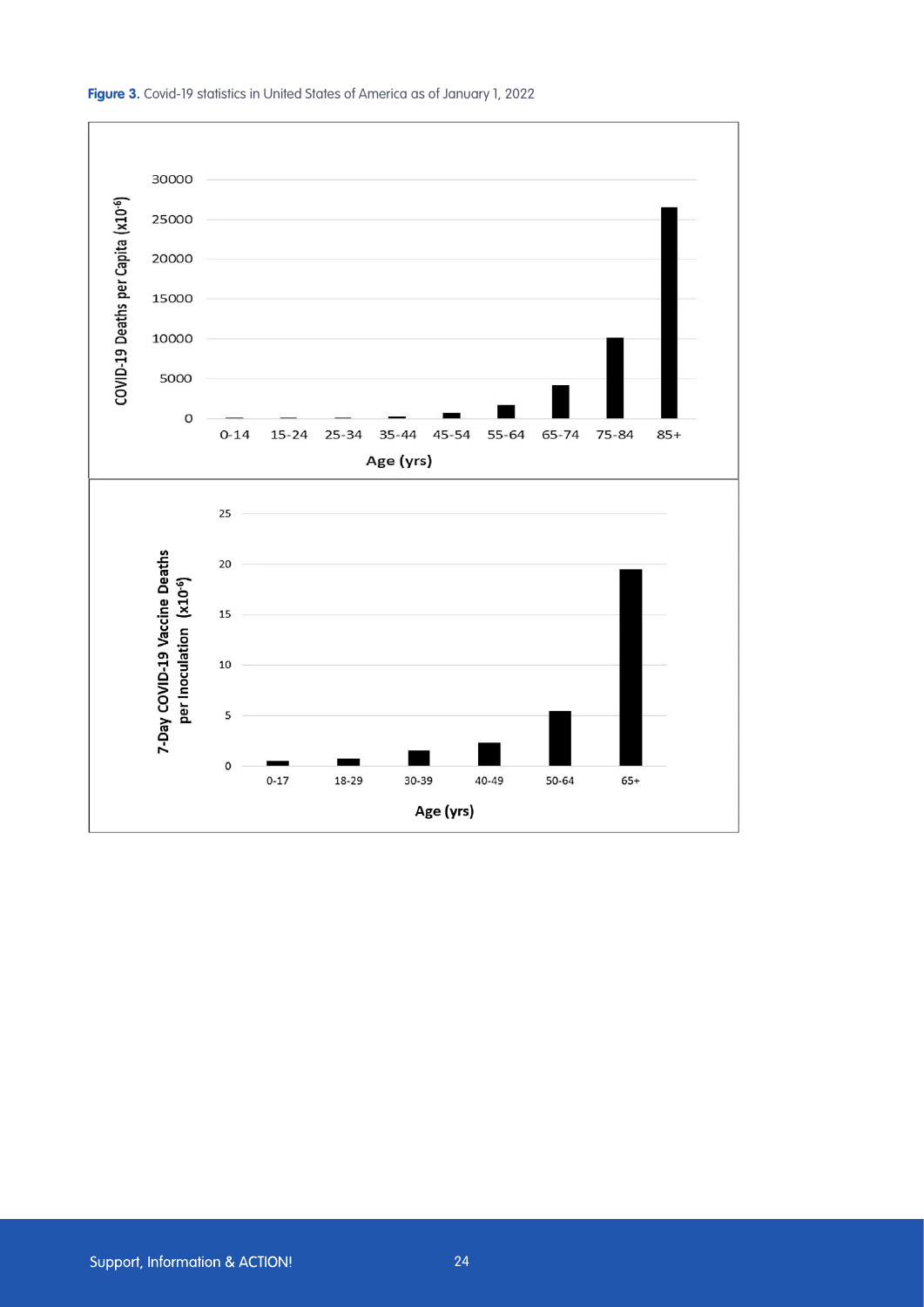# **Questions to the Principal**

Schools and school staff owe a duty of care to their students which cannot be abrogated simply because the school is complying with pandemic measures dictated by the Government. If your child's School Principal cannot provide satisfactory answers to the questions below, they may be disregarding their duty of care.

## **Mask wearing in children**

- 1. Can you conclusively demonstrate that masks are safe and effective?
- 2. Are you aware of the potential risks of masking children, both physical and psychological? How are those risks being mitigated in practical terms at your school?
- 3. Do you have a management plan for implementing and monitoring the correct use of masks as per WHO recommendations? Are you aware of the circumstances in which a child may have a legitimate mask exemption? For example asthma, trauma, anxiety, etc?
- 4. Have you implemented policies and staff training to ensure that children with mask exemptions are not bullied, discriminated against or asked about their private medical circumstances?
- 5. Are students being educated on correct/safe mask usage and made to feel comfortable about those not wearing masks and letting staff know if they are struggling with wearing a mask?
- 6. Can you ensure all staff are trained to identify the signs of ill effects or distress from mask-wearing?

## **Vaccinating Children**

#### **If Covid19 vaccinations are to be administered to pupils in your school:**

- 1. Are you aware that the World Health Organisation doesn't recommend children under 12 years old to get the Pfizer (Comirnaty) vaccine?
- 2. Are you aware Covid19 vaccinations for children are experimental, still in clinical trials and have only been provisionally approved by the TGA?
- 3. Are you aware that there are legal and ethical requirements for recruiting participants for human research trials?
- 4. Given that informed consent is required for administering vaccinations how do you intend to manage the process of obtaining appropriate legal consent?
- 5. Schools have explicit policies in relation to topics which teachers are authorised to discuss with students. Are you applying these policies to ensure that staff do not raise discussions around private medical information of any nature? (e.g. vaccinations, exemptions, consent etc).
- 6. How will you ensure that policies around bullying and inclusion are followed as intended in relation to vaccination status and that staff do not attempt to influence, frighten or pressure students?
- 7. Have you and your staff received appropriate training in order to effectively identify adverse reaction symptoms, and provide timely and appropriate response to children in your care, post Covid19 vaccination?

#### **Lockdowns, school closures and segregation**

- 1. What policies is the School implementing to minimise the impact of lockdowns and school closures on its pupils?
- 2. Are you aware of the studies showing that lockdowns and school closures are of limited benefit? Do you support the continued use of these measures?
- 3. There are studies which are showing that children are already behind in mental and psychosocial development due to the lockdowns and other segregations measures endured to date. What measures are you putting into place to advocate for the best educational, social and mental wellbeing of your students?

#### **Legal Obligations**

- 1. Do you understand the application of the Pandemic Orders and have resources/systems for keeping up to date with and verifying the ever-changing requirements?
- 2. Are you equipped to explain the directives you are enforcing and their basis to parents and carers?
- 3. Are you aware that not all of the Department of Education and Training (DET) guidelines have been backed by lawful directions / Pandemic Orders in the past? Are you relying completely on the DET for guidance or are you undertaking your own due diligence as to the legal requirements?

4. How is the School ensuring compliance with its duty of care in the face of the novel, constantly changing and often unsubstantiated Pandemic Orders to the extent they impact children in the School's care?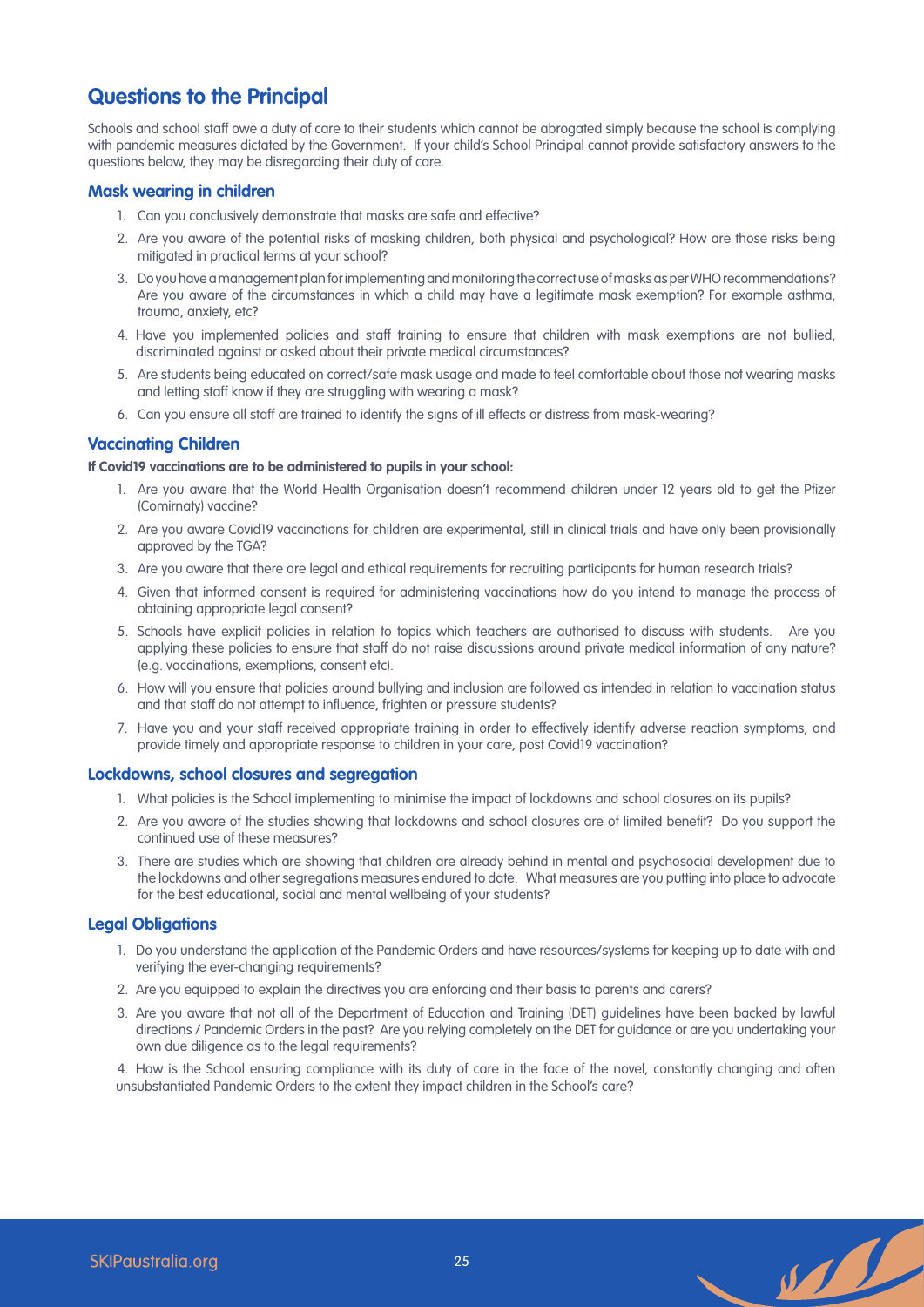# **Disclaimers**

# **Medical disclaimer**

The information contained in this Resource Pack is provided for information and educational purposes only and is not intended as a substitute for professional medical advice. If you are seeking medical advice, diagnosis or treatment you should consult a medical professional or healthcare provider and you should never delay seeking such advice because of information contained in this Pack.

#### **General disclaimer**

To the extent permitted by law, we will in no way be liable to you or anyone else for any loss or damage, however caused (and whether direct, indirect, consequential or economic) which may be directly or indirectly suffered in connection with use of this Resource Pack.

This general disclaimer is not restricted or modified by any of the following specific warnings and disclaimers.

#### **Specific warnings and disclaimers**

The information contained in this Resource Pack as provided in good faith on an "as is" basis. All care has been taken to give SKIP reason to believe that the information is accurate and current as of January 10, 2022.

We make no representations or warranties as to the reliability, accuracy or completeness of the information contained in this Resource Pack. You should not act on the basis of anything contained in this Resource Pack without first obtaining professional advice relevant to your specific circumstances. You must make your own assessment of the information contained in this Resource pack and, if you choose to rely on it, it is wholly at your own risk.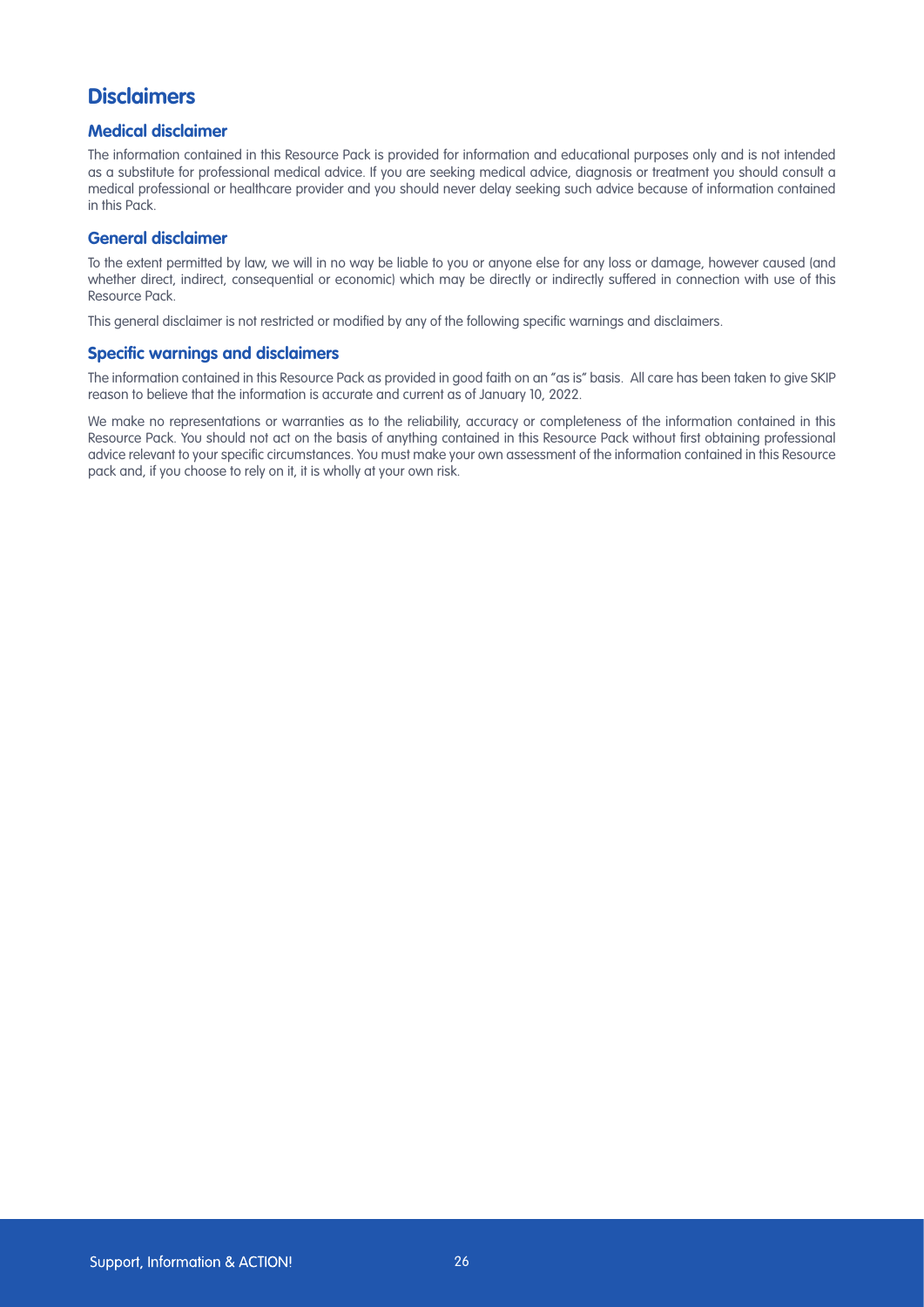